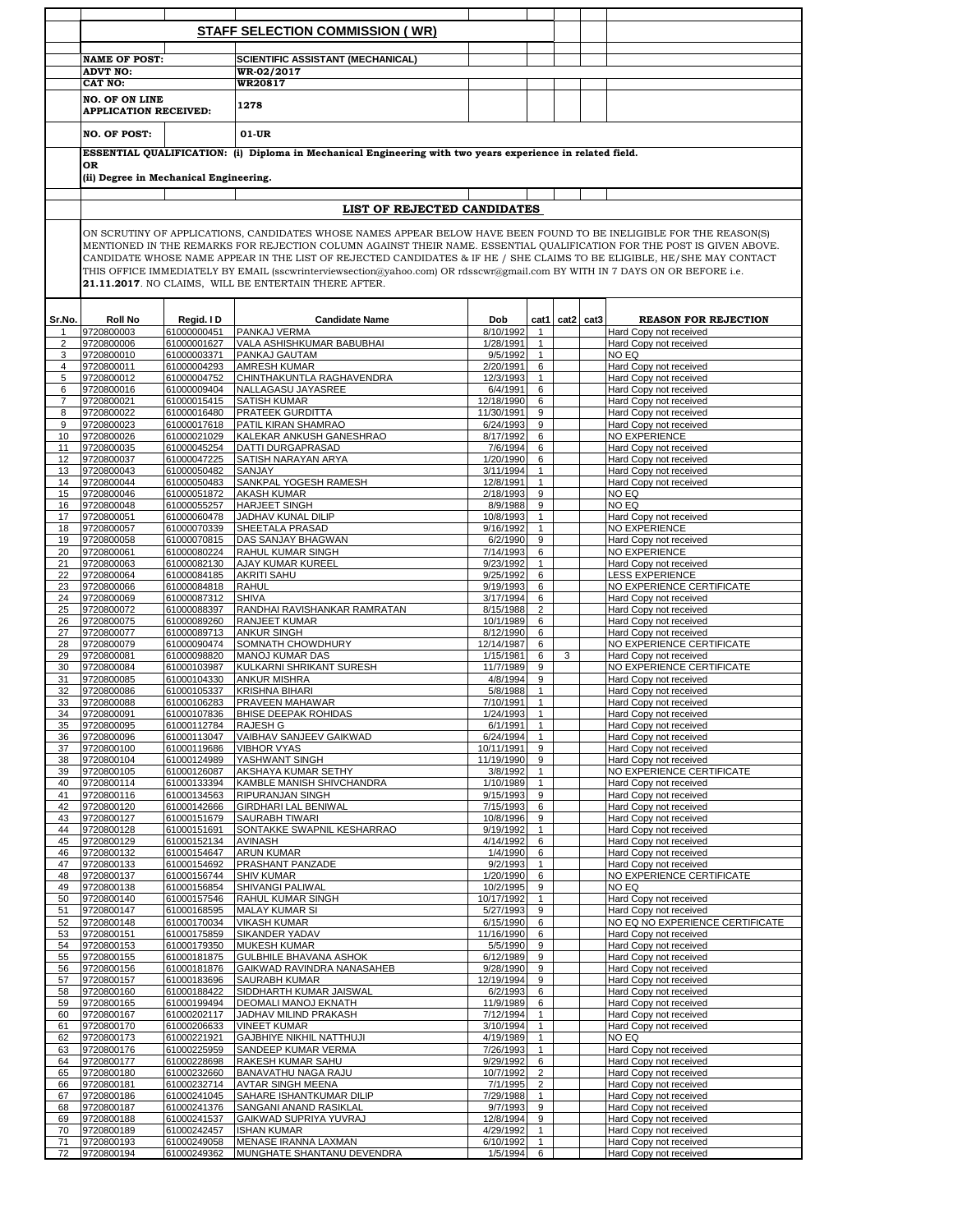| 73         | 9720800196 | 61000253602                | <b>PARIKH TRUPAL</b>                             | 9/2/1992   | 1              | Hard Copy not received                           |
|------------|------------|----------------------------|--------------------------------------------------|------------|----------------|--------------------------------------------------|
| 74         | 9720800201 | 61000295218                | <b>MOHIT KUMAR</b>                               | 7/15/1988  | 9              | Hard Copy not received                           |
| 75         | 9720800202 | 61000295904                | <b>DILIP YADAVA</b>                              | 10/9/1986  | 6              | Hard Copy not received                           |
| 76         | 9720800204 | 61000297180                | <b>MANISH PANWAR</b>                             | 2/16/1991  | 2              | Hard Copy not received                           |
| 77         | 9720800206 | 61000302346                | <b>KRISHNA KUMAR</b>                             | 8/24/1989  | $\mathbf{1}$   | Hard Copy not received                           |
| 78         | 9720800207 | 61000303630                | PRIYANK CHAURASIA                                | 8/11/1993  | 9              | Hard Copy not received                           |
| 79         | 9720800208 | 61000309093                | <b>RONIT KUMAR</b>                               | 4/5/1995   | $\mathbf{1}$   | Hard Copy not received                           |
| 80         | 9720800210 | 61000311656                |                                                  | 11/10/1992 | 9              |                                                  |
|            |            |                            | <b>ROHIT SHUKLA</b>                              |            |                | Hard Copy not received                           |
| 81         | 9720800211 | 61000317320                | POTHALA CHAITANYA                                | 8/29/1989  | 6              | Hard Copy not received                           |
| 82         | 9720800213 | 61000320274                | JAGTAP AVINASH BAPU                              | 8/18/1993  | $\mathbf{1}$   | Hard Copy not received                           |
| 83         | 9720800214 | 61000326230                | AYISURJYA KUMAR SETHI                            | 5/28/1993  | $\mathbf{1}$   | Hard Copy not received                           |
| 84         | 9720800220 | 61000353707                | <b>RAJESH PARMAR</b>                             | 1/24/1995  | $\mathbf{1}$   | Hard Copy not received                           |
| 85         | 9720800221 | 61000354315                | SHIRSATH SACHIN JAGAN                            | 1/2/1991   | $\mathbf{1}$   | Hard Copy not received                           |
| 86         | 9720800222 | 61000355049                | AMOL PAWAN PIWAL                                 | 3/10/1991  | $\mathbf{1}$   | Hard Copy not received                           |
| 87         | 9720800227 | 61000375072                | LOKHANDE VIJAY BALASAHEB                         | 2/18/1996  | $\mathbf{1}$   | Hard Copy not received                           |
| 88         | 9720800228 | 61000379177                | MARVADA DINESH VIRJI                             | 2/10/1998  | $\mathbf{1}$   | Hard Copy not received                           |
| 89         | 9720800231 | 61000386713                | BHALLA HARSH AMARJEET SINGH                      | 12/30/1993 | 9              | Hard Copy not received                           |
| 90         | 9720800235 | 61000402195                | SHEKHAR RAMESH LOKHANDE                          | 2/27/1992  | $\mathbf{1}$   | Hard Copy not received                           |
| 91         | 9720800237 | 61000407171                | <b>BANSOD ASHISH VIJAY</b>                       | 3/23/1989  | $\mathbf{1}$   | Hard Copy not received                           |
|            |            |                            |                                                  |            |                |                                                  |
| 92         | 9720800239 | 61000414113                | CHIRAGKUMAR PANDYA                               | 8/18/1992  | $\mathbf{1}$   | Hard Copy not received                           |
| 93         | 9720800241 | 61000417494                | SYED ALI ASGAR                                   | 7/20/1991  | 9              | Hard Copy not received                           |
| 94         | 9720800243 | 61000418281                | <b>UKEY PIYUSH SUKHADAS</b>                      | 6/9/1996   | $\mathbf{1}$   | Hard Copy not received                           |
| 95         | 9720800244 | 61000419385                | <b>VEERPAL</b>                                   | 1/1/1992   | $\mathbf{1}$   | Hard Copy not received                           |
| 96         | 9720800246 | 61000426782                | KUNAL LAXMAN SONWANE                             | 5/11/1993  | 6              | Hard Copy not received                           |
| 97         | 9720800247 | 61000430809                | <b>JUIKAR KAJAL SUNIL</b>                        | 8/13/1993  | 6              | Hard Copy not received                           |
| 98         | 9720800248 | 61000431016                | JADHAV DIPAK VIJAY                               | 4/29/1992  | 6              | Hard Copy not received                           |
| 99         | 9720800249 | 61000443412                | AMIT KUMAR CHOUDHARY                             | 1/24/1992  | 6              | Hard Copy not received                           |
| 100        | 9720800250 | 61000445134                | <b>BISWAJIT DAS</b>                              | 2/2/1976   | 9<br>3         | Hard Copy not received                           |
| 101        | 9720800252 | 61000458798                | CHEMBETI SRAVAN KUMAR                            | 6/7/1994   | $\overline{2}$ | Hard Copy not received                           |
| 102        | 9720800253 | 61000461787                | CHINTAPALLI RAJESH                               | 7/24/1991  | 1              | Hard Copy not received                           |
| 103        | 9720800255 | 61000467392                | RAMESH PASWAN                                    | 12/31/1994 | $\mathbf{1}$   | Hard Copy not received                           |
| 104        | 9720800258 | 61000478051                | JITENDRA KUMAR S VERMA                           | 7/16/1990  | $\mathbf{1}$   | Hard Copy not received                           |
|            |            |                            |                                                  |            |                |                                                  |
| 105        | 9720800259 | 61000481406                | <b>RAHUL KUMAR</b>                               | 8/30/1993  | 6              | Hard Copy not received                           |
| 106        | 9720800260 | 61000482921                | RAMAKANT SIDDHARTH NARWADE                       | 6/22/1994  | $\mathbf{1}$   | Hard Copy not received                           |
| 107        | 9720800262 | 61000487397                | <b>BIRBAL MURMU</b>                              | 12/28/1990 | $\overline{2}$ | Hard Copy not received                           |
| 108        | 9720800265 | 61000518605                | <b>SONAL SHIKHA</b>                              | 4/10/1995  | 6              | Hard Copy not received                           |
| 109        | 9720800266 | 61000518779                | SHAIK YASIN BABA                                 | 7/12/1993  | 6              | Hard Copy not received                           |
| 110        | 9720800270 | 61000532638                | <b>SUMAN DAS</b>                                 | 3/10/1989  | 9              | NO EXPERIENCE                                    |
| 111        | 9720800271 | 61000533433                | <b>SALGAR NITIN PRAKASH</b>                      | 6/1/1988   | 6              | Hard Copy not received                           |
| 112        | 9720800273 | 61000539431                | MARATHE YOGESH ASHOK                             | 5/1/1990   | 9              | Hard Copy not received                           |
| 113        | 9720800274 | 61000541283                | <b>ALOK KUMAR SINGH</b>                          | 8/18/1996  | 9              | Hard Copy not received                           |
| 114        | 9720800281 | 61000561407                | <b>KAMALPREET SINGH</b>                          | 11/23/1994 | 9              | Hard Copy not received                           |
| 115        | 9720800282 | 61000561455                | SADHANA                                          | 7/25/1993  | 6              |                                                  |
|            | 9720800283 |                            |                                                  |            |                | Hard Copy not received                           |
| 116        |            | 61000563278                | NARENDRA KUMAR SINGHAL                           | 7/3/1991   | 9              | Hard Copy not received                           |
| 117        | 9720800284 | 61000568105                | <b>ARIJIT ADHIKARY</b>                           | 8/8/1994   | $\mathbf{1}$   | Hard Copy not received                           |
| 118        | 9720800287 | 61000588429                | CHANDRA BHUSHAN                                  | 2/12/1989  | 6              | Hard Copy not received                           |
| 119        | 9720800288 | 61000589919                | RANAWARE NIKHIL ARVIND                           | 7/8/1993   | $\mathbf{1}$   | Hard Copy not received                           |
| 120        | 9720800290 | 61000594352                | VARTAK SANKET PRAVIN                             | 7/21/1992  | 9              | Hard Copy not received                           |
| 121        | 9720800291 | 61000594728                | PRAVEENKUMAR G                                   | 2/22/1996  | $\mathbf{1}$   | Hard Copy not received                           |
| 122        | 9720800293 | 61000597698                | <b>MANISH KUMAR</b>                              | 12/31/1984 | 6              | Hard Copy not received                           |
| 123        | 9720800294 | 61000605413                | DIVYANSHU GAURAV PARASHAR                        | 3/3/1991   | 9              | Hard Copy not received                           |
| 124        | 9720800295 | 61000608143                | WUIKE ASHRAY SURESH                              | 11/18/1992 | $\overline{2}$ | Hard Copy not received                           |
| 125        | 9720800297 | 61000612941                | BHARATESHA KUMAR B M                             | 2/8/1990   | $\mathbf{1}$   | Hard Copy not received                           |
|            |            |                            | <b>SANTOSH KUMAR</b>                             |            |                |                                                  |
| 126        | 9720800299 | 61000626301                |                                                  | 3/8/1995   | $\mathbf{1}$   | Hard Copy not received                           |
| 127        | 9720800301 | 61000627038                | <b>RAVI KUMAR SUMAN</b>                          | 8/9/1995   | $\mathbf{1}$   | Hard Copy not received                           |
| 128        | 9720800302 | 61000627228                | RAUT VINAYAK TRIMBAK                             | 9/30/1993  | 1              | Hard Copy not received                           |
| 129        | 9720800303 | 61000627235                | <b>RAKESH KUMAR</b>                              | 6/23/1992  | 6              | Hard Copy not received                           |
| 130        | 9720800304 | 61000627326                | <b>SAJAT MARKEY</b>                              | 10/1/1994  | $\overline{2}$ | Hard Copy not received                           |
| 131        | 9720800306 | 61000627535                | <b>AKRAM</b>                                     | 10/24/1994 | 6              | NO EXPERIENCE                                    |
| 132        | 9720800307 | 61000628089                | RAMTEKE VAIBHAV SONAJI                           | 9/25/1994  | $\mathbf{1}$   | Hard Copy not received                           |
| 133        | 9720800310 | 61000628316                | BAPOLIYA ANKIT JAGJIVAN                          | 7/30/1994  | $\alpha$       | Hard Copy not received                           |
| 134        | 9720800312 | 61000628647                | <b>SURENDRA KUMAR</b>                            | 7/9/1995   | 6              | Hard Copy not received                           |
| 135        | 9720800313 | 61000629017                | <b>DHARMESH</b>                                  | 12/22/1991 | 9              | Hard Copy not received                           |
| 136        | 9720800314 | 61000629062                | VANIYA MILAP RAMESHBHAI                          | 8/30/1996  | $\mathbf{1}$   | Hard Copy not received                           |
| 137        | 9720800315 | 61000629083                | NAIK ABHIJEET UDHAVRAO                           | 1/22/1991  | 6              | Hard Copy not received                           |
| 138        | 9720800316 | 61000629097                | RAJEEV KUMAR MANDAL                              | 8/5/1993   | $\mathbf{1}$   | Hard Copy not received                           |
| 139        | 9720800319 | 61000629798                | MAHESHWARI HIMESH HARISHKUMAR                    | 5/6/1995   | $\mathbf{1}$   | Hard Copy not received                           |
| 140        |            | 61000629973                |                                                  |            | 6              |                                                  |
|            | 9720800320 |                            | UJWALA WAMAN NAREKAR<br><b>VISHNUT</b>           | 8/28/1994  |                | Hard Copy not received<br>Hard Copy not received |
| 141        | 9720800321 | 61000630218<br>61000630459 | CHAUHAN KAILASHKUMAR PREMJIBHAI                  | 1/3/1996   | $\mathbf{1}$   |                                                  |
| 142        | 9720800322 |                            |                                                  | 8/25/1993  | $\mathbf{1}$   | Hard Copy not received                           |
| 143        | 9720800324 | 61000630593                | HARSHAL RAJKUMAR VISPUTE                         | 10/17/1987 | 6              | Hard Copy not received                           |
| 144        | 9720800327 | 61000631033                | ARGHYA DUTTA                                     | 8/15/1994  | 9              | Hard Copy not received                           |
| 145        | 9720800328 | 61000631151                | TRIVEDI YASH SUDHIRKUMAR                         | 1/17/1993  | 9              | Hard Copy not received                           |
| 146        | 9720800329 | 61000631344                | NIRAJ KUMAR SAKET                                | 8/15/1992  | $\mathbf{1}$   | Hard Copy not received                           |
| 147        | 9720800330 | 61000631683                | SHELKE SIDHU RAJKUMAR                            | 10/22/1991 | 6              | Hard Copy not received                           |
| 148        | 9720800332 | 61000631923                | KESHAV KUMAR MEENA                               | 12/19/1994 | $\overline{2}$ | Hard Copy not received                           |
| 149        | 9720800336 | 61000633393                | CHAVDA SNEHALKUMAR NATWARBHAI                    | 11/25/1990 | 1              | Hard Copy not received                           |
| 150        | 9720800337 | 61000633410                | NIMAJE SAPNA VINAYAKRAO                          | 10/30/1987 | 6              | Hard Copy not received                           |
| 151        | 9720800338 | 61000633528                | <b>KAMBLE VIVEK SANJEET</b>                      | 4/20/1995  | $\mathbf{1}$   | Hard Copy not received                           |
| 152        | 9720800340 | 61000634059                | <b>MOHAMMED UMER</b>                             | 7/13/1992  | 9              | Hard Copy not received                           |
| 153        | 9720800342 | 61000634167                | SUTARIYA JIGARKUMAR                              | 12/27/1994 | $\mathbf{1}$   | Hard Copy not received                           |
| 154        | 9720800343 | 61000634289                | AMIT KUMAR PARTETI                               | 6/10/1990  | $\overline{2}$ | Hard Copy not received                           |
| 155        | 9720800344 | 61000634292                | RAJKUMAR ATAL                                    | 7/5/1994   | $\mathbf{1}$   | Hard Copy not received                           |
| 156        | 9720800346 | 61000634486                | <b>BHAGYASHRI</b>                                | 9/22/1992  | 9              | Hard Copy not received                           |
| 157        | 9720800347 | 61000634757                | <b>ANMOL KUMAR</b>                               | 1/7/1996   | 9              | Hard Copy not received                           |
|            | 9720800348 | 61000634857                | <b>SOURAV PAL</b>                                | 8/25/1995  | 9              |                                                  |
| 158        |            |                            |                                                  |            |                | Hard Copy not received                           |
| 159        | 9720800349 | 61000635169                | NARMADA DEVI N                                   | 2/12/1988  | 6              | Hard Copy not received                           |
| 160        | 9720800350 | 61000635187                | <b>NAIR SAJESH MURARI</b>                        | 8/20/1991  | 9              | Hard Copy not received                           |
| 161        | 9720800351 | 61000635269                | BHUSHAN BHIMRAO GHARDE                           | 1/24/1990  | $\mathbf{1}$   | Hard Copy not received                           |
| 162        | 9720800355 | 61000635635                | MALODE SHREEYASH NITIN                           | 11/23/1995 | 9              | Hard Copy not received                           |
| 163        | 9720800356 | 61000635741                | DEEPAK SHAH                                      | 5/4/1990   | $\overline{2}$ | Hard Copy not received                           |
| 164        | 9720800357 | 61000635764                | WAGHMARE AKASH TULSHIRAM                         | 7/29/1992  | $\mathbf{1}$   | Hard Copy not received                           |
| 165        | 9720800358 | 61000635992                | MALI SANTOSH HANAMANT                            | 5/7/1991   | 6              | Hard Copy not received                           |
| 166        | 9720800359 | 61000636140                | ATAPADAKAR ANIL BIRAPPA                          | 3/3/1988   | 9              | Hard Copy not received                           |
| 167        | 9720800360 | 61000636425                | PRAFULL TANGDE                                   | 12/19/1990 | 9              | Hard Copy not received                           |
| 168        | 9720800361 | 61000636847                | ARDE SACHIN SHANKAR                              | 2/19/1988  | 9              | Hard Copy not received                           |
| 169        | 9720800363 | 61000637326                | DEEPAK KUMAR KUSHWAHA                            | 11/10/1989 | 9              | Hard Copy not received                           |
|            | 9720800365 |                            |                                                  | 8/27/1991  | 9              |                                                  |
| 170<br>171 | 9720800367 | 61000637621<br>61000637748 | KALE SIDDHESH BHOJRAJ<br>VAGHELA HITESH DAYABHAI | 4/10/1995  |                | Hard Copy not received                           |
|            |            |                            |                                                  |            | $\mathbf{1}$   | Hard Copy not received                           |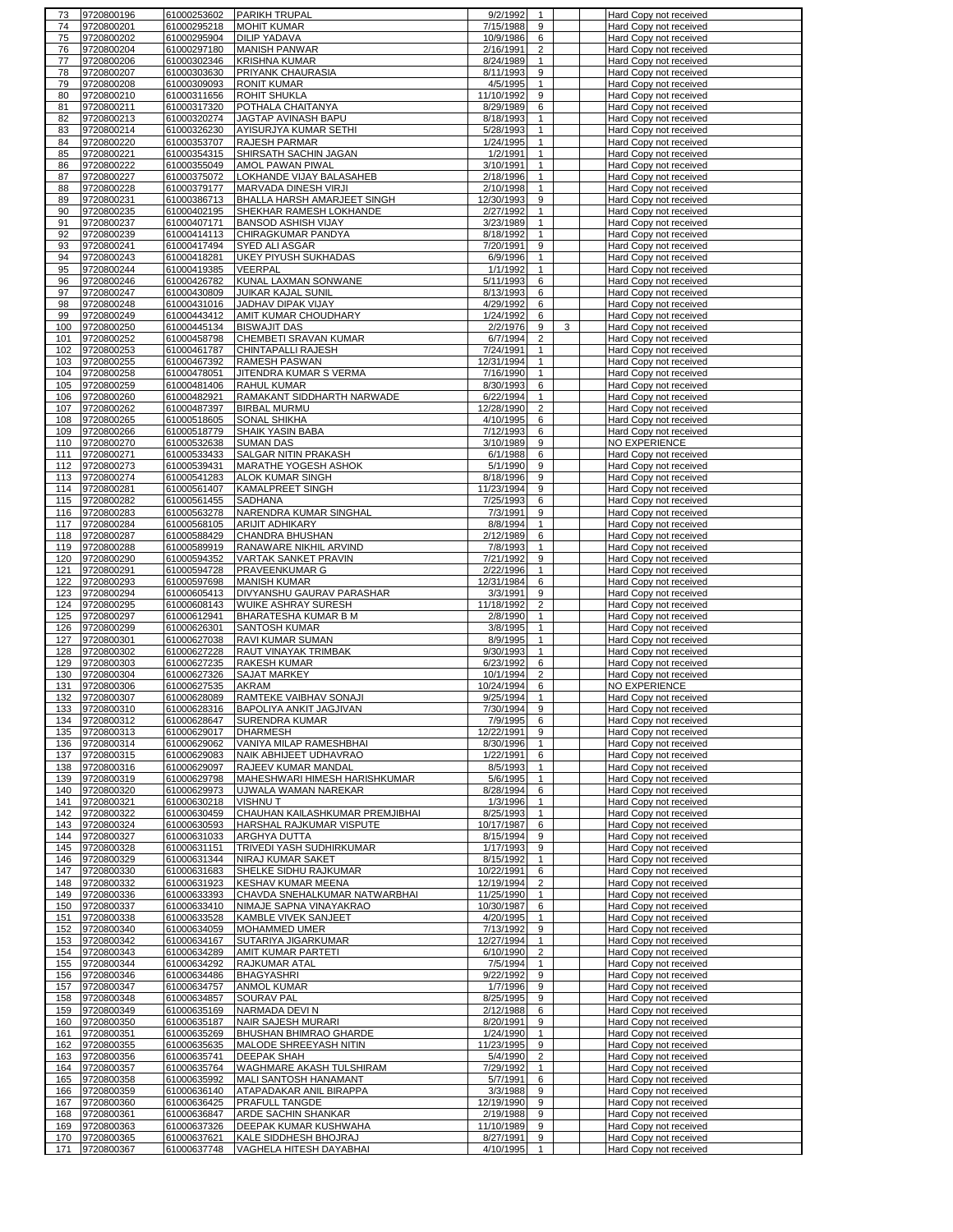| 173<br>174 | 9720800368               | 61000637960                | <b>BANSOD PRASHANT</b>                                      | 9/14/1990<br>1                                          | Hard Copy not received                           |
|------------|--------------------------|----------------------------|-------------------------------------------------------------|---------------------------------------------------------|--------------------------------------------------|
|            | 9720800370               | 61000639154                | DWIVEDI VIRAL AMULKUMAR                                     | 9/18/1991<br>9                                          | Hard Copy not received                           |
|            | 9720800372               | 61000639326                | <b>PRIYANKA</b>                                             | 7/25/1991<br>6                                          | Hard Copy not received                           |
| 175        | 9720800374               | 61000639448                | AMIT RAMESH JADHAV                                          | 3/29/1991<br>$\mathbf{1}$                               | Hard Copy not received                           |
| 176        | 9720800376               | 61000640087                | PATEL KIRANKUMAR PRAMODBHAI                                 | 6<br>2/9/1996                                           | Hard Copy not received                           |
| 177        | 9720800377               | 61000640406                | HANAMANT BASAVANABAGEWADI                                   | 7/20/1995<br>6                                          | Hard Copy not received                           |
| 178        | 9720800378               | 61000640478                | GHODE YOGESH DILIP                                          | 3/8/1991<br>9                                           | Hard Copy not received                           |
| 179        | 9720800381               | 61000640926                | CHAUHAN AKASHKUMAR KHIMABHAI                                | 6/1/1994<br>$\mathbf{1}$                                | Hard Copy not received                           |
| 180        | 9720800383               | 61000641583                | GARIMELLA RAMA ANNAPOORNA SRAVANTHI                         | 9<br>8/14/1993                                          | Hard Copy not received                           |
| 181        | 9720800384               | 61000641630                | DHARMENDRA PRASAD                                           | 10/11/1992<br>$\mathbf{1}$                              | Hard Copy not received                           |
| 182        | 9720800385               | 61000642236                | <b>VIVEK KHANDURI</b>                                       | 7/31/1990<br>9                                          | Hard Copy not received                           |
| 183        | 9720800386               | 61000642407                | TIRUPATI DEVIDASRAO BASWADE                                 | 6/25/1991<br>9                                          | Hard Copy not received                           |
| 184        | 9720800387               | 61000642530                | SRIKANTH MUKTHI                                             | $\overline{c}$<br>8/24/1992                             | Hard Copy not received                           |
| 185        | 9720800389               | 61000643976                | MOHAMMAD SAIF                                               | 6/1/1995<br>6                                           | Hard Copy not received                           |
| 186        | 9720800392<br>9720800393 | 61000645335<br>61000645831 | PATIL PANKAJ SURYAKANT<br><b>MAYURKUMAR</b>                 | 7/21/1985<br>9<br>$\mathbf{1}$                          | Hard Copy not received                           |
| 187<br>188 | 9720800394               | 61000645949                | AKSHAY RAMESH UNAWANE                                       | 3/17/1992<br>$\mathbf{1}$<br>12/4/1995                  | Hard Copy not received<br>Hard Copy not received |
| 189        | 9720800395               | 61000646079                | RASIKA ANKUSH BHALERAO                                      | 2/17/1994<br>9                                          | Hard Copy not received                           |
| 190        | 9720800396               | 61000646138                | KESHAVRAO P KULKARNI                                        | 9<br>10/12/1992                                         | Hard Copy not received                           |
| 191        | 9720800398               | 61000646568                | BHAVSAR ARPITA NIKUNJBHAI                                   | 9<br>2/27/1993                                          | Hard Copy not received                           |
| 192        | 9720800399               | 61000647182                | NERKAR MAHENDRA DADABHAU                                    | 7/17/1991<br>6                                          | Hard Copy not received                           |
| 193        | 9720800401               | 61000647739                | WALKE SWAPNIL SUDAM                                         | 11/28/1990<br>9                                         | Hard Copy not received                           |
| 194        | 9720800402               | 61000648163                | <b>BANAGE RAMAN SURJILAL</b>                                | $\overline{6/14/1989}$<br>$\mathbf{1}$                  | Hard Copy not received                           |
| 195        | 9720800404               | 61000649099                | <b>AMIT PATEL</b>                                           | 8/12/1990<br>6                                          | Hard Copy not received                           |
| 196        | 9720800405               | 61000649313                | SONALI MEGHSHYAM KALE                                       | 3/10/1995<br>6                                          | Hard Copy not received                           |
| 197        | 9720800407               | 61000650113                | <b>ADARSH SRIVASTAVA</b>                                    | 1/29/1996<br>9                                          | Hard Copy not received                           |
| 198        | 9720800408               | 61000650120                | SATAPARA RUSHIT KRISHNAKANT                                 | 9/9/1994<br>6                                           | Hard Copy not received                           |
| 199        | 9720800409               | 61000650429                | <b>HARISHA V</b>                                            | 5/15/1994<br>$\mathbf{1}$                               | Hard Copy not received                           |
| 200        | 9720800410               | 61000650489                | <b>JAYESH</b>                                               | 9<br>2/7/1993                                           | Hard Copy not received                           |
| 201        | 9720800411               | 61000650955                | <b>ABINESH</b>                                              | 4/6/1997<br>9                                           | Hard Copy not received                           |
| 202        | 9720800412               | 61000651506                | PRAJAPATI KULDEEP RAMESHBHAI                                | 9/3/1993<br>9                                           | Hard Copy not received                           |
| 203        | 9720800413               | 61000651639                | PRANAV BHARDWAJ                                             | 3/22/1991<br>6                                          | Hard Copy not received                           |
| 204<br>205 | 9720800415               | 61000652115<br>61000652656 | KUMBHARE VISHAL RAJU<br><b>SANTANU HAZRA</b>                | 10/10/1987<br>$\mathbf{1}$<br>9<br>3/10/1988            | Hard Copy not received<br>Hard Copy not received |
| 206        | 9720800418<br>9720800420 | 61000653211                | GAMI NIHALKUMAR JAYANTILAL                                  | 9<br>5/2/1994                                           |                                                  |
| 207        | 9720800422               | 61000654776                | VHANKATTE PRATIMA SURESH                                    | 3/7/1996<br>$\mathbf{1}$                                | Hard Copy not received<br>Hard Copy not received |
| 208        | 9720800423               | 61000654837                | SHASHIKUMAR S                                               | 6/10/1992<br>9                                          | Hard Copy not received                           |
| 209        | 9720800425               | 61000655460                | AUGUSTINE LUGUN                                             | $\overline{2}$<br>2/1/1992                              | Hard Copy not received                           |
| 210        | 9720800426               | 61000655466                | KANTRAJ BALNAIK                                             | 9/18/1995<br>1                                          | Hard Copy not received                           |
| 211        | 9720800427               | 61000655548                | GHUGE JAYESH SANJAY                                         | 5/12/1993<br>9                                          | Hard Copy not received                           |
| 212        | 9720800428               | 61000655758                | SANAP MONIKA NAVNATH                                        | 7/25/1996<br>6                                          | Hard Copy not received                           |
| 213        | 9720800432               | 61000656573                | RAUT SWAPNIL PADMAKAR                                       | 9/5/1986<br>6                                           | Hard Copy not received                           |
| 214        | 9720800433               | 61000656585                | <b>KRISHNAMOORTHY S</b>                                     | 6/19/1993<br>1                                          | Hard Copy not received                           |
| 215        | 9720800435               | 61000656667                | <b>ADITHYA</b>                                              | 4/9/1990<br>6                                           | Hard Copy not received                           |
| 216<br>217 | 9720800437               | 61000656765                | GAIKWAD NITESH NARAYAN<br><b>RATHOD HITESHKUMAR</b>         | 4/18/1995<br>$\overline{2}$<br>$\mathbf{1}$             | Hard Copy not received                           |
| 218        | 9720800439<br>9720800441 | 61000657011<br>61000657337 | <b>BHOSLE SATISH ANANDRAO</b>                               | 10/30/1992<br>3/23/1993<br>$\mathbf{1}$                 | Hard Copy not received<br>Hard Copy not received |
| 219        | 9720800442               | 61000657656                | RATHOD RAJENDRA JULALSING                                   | 10/10/1991<br>9                                         | Hard Copy not received                           |
| 220        | 9720800444               | 61000657945                | PATHADE MAHESH ARUN                                         | 2/24/1994<br>$\mathbf{1}$                               | Hard Copy not received                           |
| 221        | 9720800445               | 61000658789                | PRASHANT ASHOK BHOSALE                                      | 8/2/1993<br>$\mathbf{1}$                                | Hard Copy not received                           |
| 222        | 9720800447               | 61000658850                | <b>GAUTAM SONU</b>                                          | 9/12/1994<br>$\mathbf{1}$                               | Hard Copy not received                           |
| 223        | 9720800451               | 61000660182                | SHIRUDKAR ANKITA RAJENDRA                                   | 3/24/1994<br>9                                          | <b>NO EXPERIENCE</b>                             |
| 224        | 9720800452               | 61000660572                | JADHAO SAGAR MOHAN                                          | 8/24/1994<br>$\mathbf{1}$                               | Hard Copy not received                           |
| 225        | 9720800453               | 61000660842                | <b>SUNIL KUMAR</b>                                          | 5/20/1994<br>$\mathbf{1}$                               | Hard Copy not received                           |
| 226<br>227 | 9720800455               | 61000661037                | <b>BHOSALE ROHIT BALASAHEB</b><br>SONWANE VIJAY CHANDRAKANT | 2/20/1991<br>$\mathbf{1}$<br>10/14/1992<br>$\mathbf{1}$ | Hard Copy not received<br>Hard Copy not received |
| 228        | 9720800456<br>9720800457 | 61000661130<br>61000661297 | <b>NILESH</b>                                               | 8/2/1991<br>6                                           | Hard Copy not received                           |
| 229        | 9720800459               |                            | BENDHARI VILAS BUDHAJI                                      | 2/17/1994<br>2                                          |                                                  |
| 230        |                          |                            |                                                             |                                                         |                                                  |
|            | 9720800460               | 61000661586<br>61000661877 | ANAMIKA KULSHRESTHA                                         | 9<br>2/19/1996                                          | Hard Copy not received<br>Hard Copy not received |
| 231        | 9720800462               | 61000662052                | <b>BHANDARE SAGAR BHAGWAT</b>                               | 6/16/1988<br>9                                          | Hard Copy not received                           |
|            | 9720800464               | 61000662143                | DADAS SURAJ DNYANDEO                                        | 12/18/1994<br>6                                         | Hard Copy not received                           |
|            | 233 9720800465           | 61000662415                | <b>HELAWADE YOGESH BABAN</b>                                | 9<br>1/15/1993                                          | Hard Copy not received                           |
| 234        | 9720800466               | 61000662550                | <b>SACHIN SAINI</b>                                         | 12/3/1992<br>6                                          | Hard Copy not received                           |
| 235        | 9720800467               | 61000662603                | YEDE SANDIP BAPU                                            | 10/12/1989<br>6                                         | Hard Copy not received                           |
| 236        | 9720800469               | 61000662996                | THAKARE SURAJKUMAR KALU                                     | 7/13/1993<br>$\overline{2}$                             | Hard Copy not received                           |
| 237        | 9720800471               | 61000663252                | RATHOD YASHWANTKUMAR MANGABHAI                              | 10/2/1992<br>$\mathbf{1}$                               | Hard Copy not received                           |
| 238        | 9720800472<br>9720800473 | 61000663435                | SAWAI SUMEDH DAMODHAR                                       | $\mathbf{1}$<br>1/10/1994                               | Hard Copy not received                           |
| 239<br>240 | 9720800474               | 61000663914<br>61000664514 | SONAWANE RANI BABURAO<br>PAKHALE ANUP SHANKAR               | 11/5/1993<br>$\mathbf{1}$<br>6/27/1988<br>9             | Hard Copy not received<br>Hard Copy not received |
| 241        | 9720800477               | 61000665172                | YOGESH MAHADEO GARAD                                        | 5/19/1994<br>9                                          | Hard Copy not received                           |
| 242        | 9720800478               | 61000665467                | <b>SURYAKANT</b>                                            | 8/10/1995<br>$\mathbf{1}$                               | Hard Copy not received                           |
|            | 243 9720800480           | 61000665867                | JALINDRANATH MACHINDRANATH KUHILE                           | 4/15/1992<br>9                                          | Hard Copy not received                           |
| 244        | 9720800481               | 61000665988                | SONAWANE PUJA BALASAHEB                                     | 7/28/1995<br>6                                          | Hard Copy not received                           |
| 245        | 9720800483               | 61000666087                | <b>NAIR ASHWATHI SURESH</b>                                 | 7/8/1995<br>9                                           | Hard Copy not received                           |
| 246        | 9720800485               | 61000666821                | BHAGYAWANT MUKESH SHIVAJI                                   | 8/22/1993<br>$\mathbf{1}$                               | Hard Copy not received                           |
| 247        | 9720800486               | 61000666898                | KABIRAJ BEHERA                                              | 4/20/1996<br>$\mathbf{1}$                               | Hard Copy not received                           |
| 248        | 9720800490               | 61000667532                | AKASH PRABHU GAIKWAD                                        | 5/15/1993<br>$\mathbf{1}$                               | Hard Copy not received                           |
| 249        | 9720800491               | 61000667646                | CHAVAN YOGESH BALIRAM                                       | 9/13/1994<br>9                                          | <b>NO EXPERIENCE</b>                             |
| 250<br>251 | 9720800493<br>9720800496 | 61000668104<br>61000668362 | MESHRAM PRAJYOT SUDHIR<br>PUSPANJALI PANDA                  | 3/30/1995<br>$\mathbf{1}$<br>5/15/1992<br>9             | Hard Copy not received<br>Hard Copy not received |
| 252        | 9720800497               | 61000668789                | RAWOOL RIGVEDA SANTOSH                                      | 10/31/1993<br>9                                         | Hard Copy not received                           |
| 253        | 9720800500               | 61000668967                | AKSHAY DATTARAM KHARADE                                     | 8/11/1992<br>9                                          | Hard Copy not received                           |
| 254        | 9720800502               | 61000669239                | <b>VIRNAK SANDIP KASHINATH</b>                              | 2/17/1993<br>$\overline{2}$                             | Hard Copy not received                           |
| 255        | 9720800504               | 61000669366                | VISHWAPAL                                                   | 11/15/1995<br>$\mathbf{1}$                              | Hard Copy not received                           |
| 256        | 9720800505               | 61000669424                | TAMILSELVAN N                                               | 8/10/1991<br>6                                          | Hard Copy not received                           |
| 257        | 9720800506               | 61000669437                | DURGE HARSHAD ASHOKRAO                                      | 2/24/1991<br>$\mathbf{1}$                               | Hard Copy not received                           |
| 258        | 9720800508               | 61000669479                | <b>BINAY JHA</b>                                            | 1/5/1980<br>9<br>3                                      | NO EQ                                            |
| 259<br>260 | 9720800509<br>9720800511 | 61000669609<br>61000670008 | KALLEPALLI KRANTHI<br>PAWAR YUVRAJ PRAKASH                  | 8/30/1994<br>$\mathbf{1}$<br>5/27/1992<br>9             | Hard Copy not received<br>Hard Copy not received |
| 261        | 9720800512               | 61000670042                | A SUNIL KUMAR ACHARY                                        | 5/24/1992<br>9                                          | Hard Copy not received                           |
| 262        | 9720800513               | 61000670077                | PRAVIN ACHUTRAO GAIKWAD                                     | 1/25/1990<br>1                                          | Hard Copy not received                           |
| 263        | 9720800514               | 61000670202                | MAHESH KUMAR KUMAWAT                                        | 7/24/1992<br>6                                          | Hard Copy not received                           |
| 264        | 9720800515               | 61000670251                | ANIL SUDAM KATANGE                                          | 6/24/1992<br>9                                          | NO EXPERIENCE CERTIFICATE                        |
| 265        | 9720800516               | 61000670328                | <b>KUNAL</b>                                                | 10/24/1994<br>6                                         | Hard Copy not received                           |
| 266        | 9720800517               | 61000670434                | <b>SHUBHAM</b>                                              | 1/18/1996<br>1                                          | Hard Copy not received                           |
| 267<br>268 | 9720800518               | 61000670462                | <b>B MANJUNATH</b>                                          | 11/3/1995<br>$\mathbf{1}$<br>10/14/1989                 | Hard Copy not received                           |
| 269        | 9720800520<br>9720800521 | 61000671101<br>61000671328 | GABHANE DARSHAN RAGHOJI<br>PRASHANT KUMAR SINGH             | 6<br>7/4/1994<br>9                                      | Hard Copy not received<br>Hard Copy not received |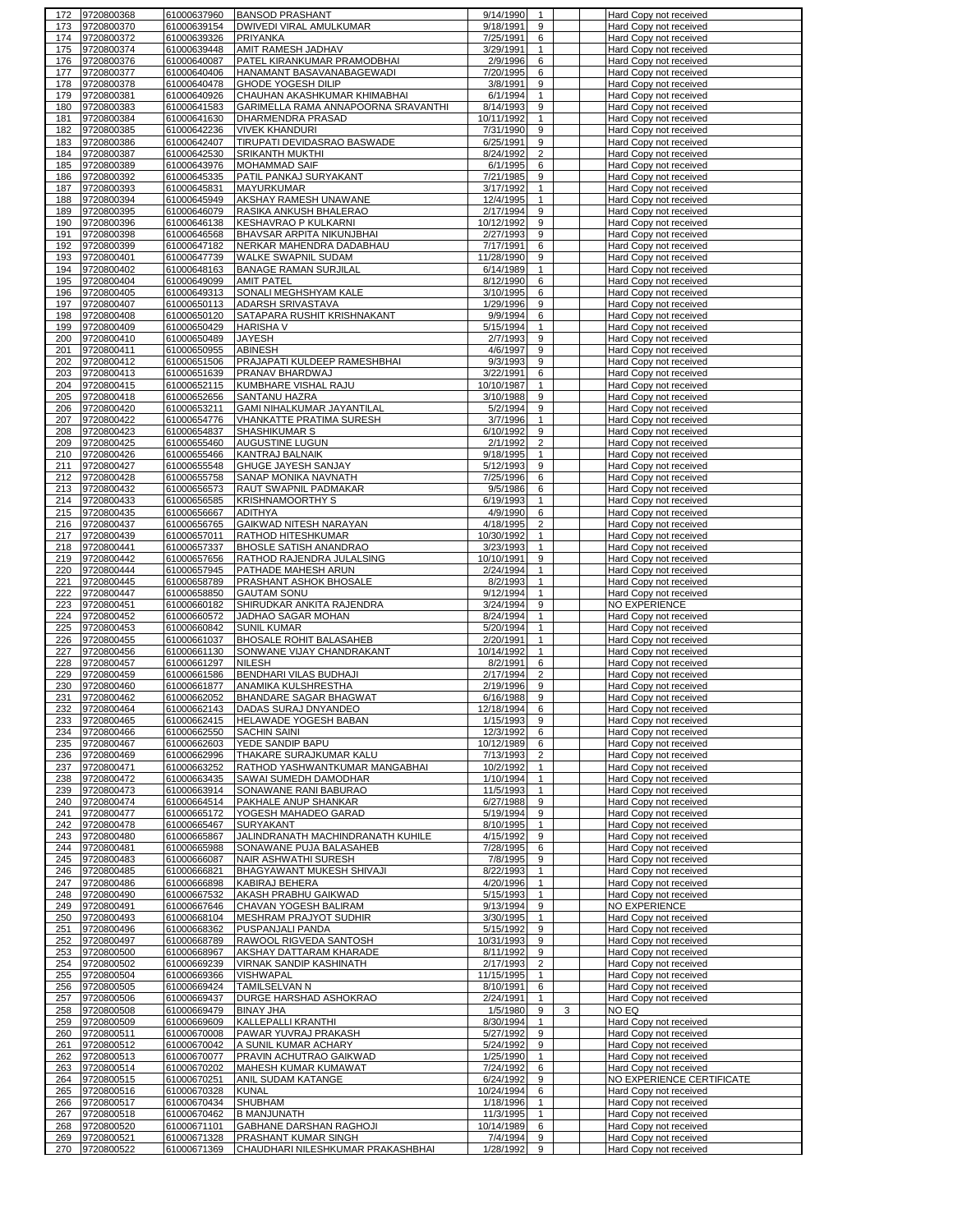| 272        | 9720800523               | 61000671445                | <b>PANCHBHAI AMOL PURUSHOTTAM</b>                     | 10/2/1993<br>9                   | Hard Copy not received                           |
|------------|--------------------------|----------------------------|-------------------------------------------------------|----------------------------------|--------------------------------------------------|
|            | 9720800524               | 61000671576                | <b>ESLIS</b>                                          | 11/3/1995<br>9                   | Hard Copy not received                           |
| 273        | 9720800526               | 61000671982                | PUCHAKATLA PAVANKUMAR                                 | 5/10/1989<br>6                   | Hard Copy not received                           |
| 274        | 9720800527               | 61000672004                | AWANKAR SAGAR RAGHUNATH                               | 6/24/1991<br>6                   | NO EXPERIENCE                                    |
| 275        | 9720800528               | 61000672173                | MUKHERJEE MANISHA INDRAJEET                           | 8/17/1992<br>9                   | Hard Copy not received                           |
| 276        | 9720800530               | 61000673067                | SANGALA BHAGAVAN CHANDRA SEKHAR                       | 11/30/1990<br>$\mathbf{1}$       | Hard Copy not received                           |
|            |                          |                            |                                                       | 3/14/1994                        |                                                  |
| 277        | 9720800531               | 61000673328                | CAPTAIN HARIHARAN C M                                 | $\mathbf{1}$                     | Hard Copy not received                           |
| 278        | 9720800532               | 61000673615                | RAMDAS ROHIDAS KAMBLE                                 | 9/22/1994<br>$\mathbf{1}$        | Hard Copy not received                           |
| 279        | 9720800533               | 61000673907                | MODI ASHISH JAYPRAKASH                                | 9/12/1995<br>6                   | Hard Copy not received                           |
| 280        | 9720800534               | 61000673996                | KANDHASAMY S                                          | 5/12/1988<br>9                   | Hard Copy not received                           |
| 281        | 9720800536               | 61000674194                | PRAMOD KUMAR TIWARI                                   | 4/20/1992<br>9                   | Hard Copy not received                           |
| 282        | 9720800537               | 61000674443                | KHATKALE AMIT ANANDRAO                                | 8/24/1990<br>9                   | Hard Copy not received                           |
| 283        | 9720800538               | 61000674754                | PRAJAKTA HANUMANT KADE                                | 1/9/1995<br>9                    | Hard Copy not received                           |
| 284        | 9720800539               | 61000674872                | HALIGHONGADE VAIJANATH SARANGDHAR                     | 5/9/1994<br>9                    | Hard Copy not received                           |
|            |                          |                            |                                                       |                                  |                                                  |
| 285        | 9720800540               | 61000675023                | <b>NEERAJ KUMAR SINGH</b>                             | 12/20/1997<br>9                  | Hard Copy not received                           |
| 286        | 9720800541               | 61000675618                | SUTAR SNEHAL SUBHASH                                  | 11/15/1995<br>6                  | Hard Copy not received                           |
| 287        | 9720800543               | 61000675893                | MAKWANA PANKAJBHAI JAGDISHBHAI                        | 11/2/1994<br>6                   | <b>NO EXPERIENCE</b>                             |
| 288        | 9720800544               | 61000676121                | SHREYAS KANT                                          | 4/5/1995<br>9                    | Hard Copy not received                           |
| 289        | 9720800546               | 61000676433                | WAGH PALLAVI NIVRUTTI                                 | 5/13/1996<br>6                   | Hard Copy not received                           |
| 290        | 9720800548               | 61000677084                | VINAYAK SHRIKANT SONAWANE                             | 1/20/1995<br>$\mathbf{1}$        | Hard Copy not received                           |
| 291        | 9720800552               | 61000678089                | <b>AMIT KUMAR</b>                                     | 6/10/1988<br>$\mathbf{1}$        | Hard Copy not received                           |
|            |                          |                            |                                                       |                                  |                                                  |
| 292        | 9720800553               | 61000678220                | SHUBHAM BABANRAO KADAM                                | 9<br>10/1/1991                   | Hard Copy not received                           |
| 293        | 9720800554               | 61000678520                | POOJA BHIMRAO PAIKRAO                                 | 1/8/1992<br>$\mathbf{1}$         | Hard Copy not received                           |
| 294        | 9720800555               | 61000678837                | MESHRAM NAGOSEN DAULAT                                | 8/16/1988<br>$\mathbf{1}$        | Hard Copy not received                           |
| 295        | 9720800556               | 61000679067                | BARDE KUNAL PARASHURAM                                | 3/13/1992<br>$\overline{2}$      | Hard Copy not received                           |
| 296        | 9720800558               | 61000679313                | SUKHWINDER SUKHI                                      | 9/2/1992<br>$\mathbf{1}$         | Hard Copy not received                           |
| 297        | 9720800559               | 61000679664                | ALAWANE LEENA BABAN                                   | 9<br>2/17/1994                   | <b>NO EXPERIENCE</b>                             |
| 298        | 9720800561               | 61000679915                | JEEVAN MADHUKAR BAVISKAR                              | 10/22/1993<br>9                  | Hard Copy not received                           |
|            |                          |                            |                                                       |                                  |                                                  |
| 299        | 9720800563               | 61000680829                | <b>SACHIN</b>                                         | 3/14/1993<br>6                   | Hard Copy not received                           |
| 300        | 9720800564               | 61000681615                | UGHADE SAGAR PUNA                                     | 12/10/1993<br>2                  | Hard Copy not received                           |
| 301        | 9720800566               | 61000683469                | SAMBARAN PATRA                                        | 1/11/1996<br>1                   | Hard Copy not received                           |
| 302        | 9720800571               | 61000685622                | SNEHAL DEORAO CHINE                                   | 4/28/1995<br>6                   | Hard Copy not received                           |
| 303        | 9720800572               | 61000685749                | GODBOLE PORNIMA TARACHAND                             | 6/26/1991<br>$\mathbf{1}$        | Hard Copy not received                           |
| 304        | 9720800573               | 61000686317                | RAMKRISHNA MANI TRIPATHI                              | 9<br>11/4/1997                   | <b>NO EXPERIENCE</b>                             |
| 305        | 9720800574               | 61000686478                | KEDARE SACHIN VILAS                                   | 6/3/1995<br>$\mathbf{1}$         | Hard Copy not received                           |
|            |                          |                            |                                                       | 9                                |                                                  |
| 306        | 9720800578               | 61000689111                | MANOJ PANDURANG AMBULE                                | 7/15/1991                        | Hard Copy not received                           |
| 307        | 9720800579               | 61000689218                | VIDYA KRISHNA HELAVE                                  | 11/13/1992<br>9                  | Hard Copy not received                           |
| 308        | 9720800580               | 61000689373                | SADAVARTE PANJAB NAMDEO                               | 12/17/1992<br>$\mathbf{1}$       | Hard Copy not received                           |
| 309        | 9720800583               | 61000690184                | YASH SURYAWANSHI                                      | 2/25/1995<br>$\mathbf{1}$        | Hard Copy not received                           |
| 310        | 9720800584               | 61000690350                | SANDIP KASHINATH BHOIR                                | 9/14/1993<br>$\overline{2}$      | Hard Copy not received                           |
| 311        | 9720800585               | 61000691033                | BAMBHAROLIA KEVIN RAMESHBHAI                          | 9/28/1994<br>9                   | Hard Copy not received                           |
| 312        | 9720800586               | 61000691817                | HARDIKKUMAR KANAIYALAL PARMAR                         | 11/13/1995<br>$\mathbf{1}$       | Hard Copy not received                           |
|            |                          |                            |                                                       | 6                                |                                                  |
| 313        | 9720800587               | 61000692174                | CHINDHOTE RAVI DILIP                                  | 7/9/1991                         | Hard Copy not received                           |
| 314        | 9720800588               | 61000692886                | YENKAR AWADHUT BHAGAWAN                               | 4/6/1992<br>9                    | Hard Copy not received                           |
| 315        | 9720800592               | 61000694791                | MUNJANI AKASHKUMAR ASHOKBHAI                          | 1/2/1993<br>6                    | Hard Copy not received                           |
| 316        | 9720800593               | 61000695671                | <b>MAYUR</b>                                          | 3/16/1994<br>$\mathbf{1}$        | Hard Copy not received                           |
| 317        | 9720800594               | 61000695716                | <b>GADHAVE RAHUL SHIVAJI</b>                          | 2/28/1995<br>9                   | Hard Copy not received                           |
| 318        | 9720800596               | 61000696389                | <b>MITALI TIWARI</b>                                  | 1/2/1994<br>9                    | Hard Copy not received                           |
| 319        | 9720800598               | 61000696731                | THAKARE DNYANESH PRAKASH                              | 3/14/1994<br>6                   | Hard Copy not received                           |
|            |                          |                            |                                                       |                                  |                                                  |
| 320        | 9720800599               | 61000696929                | AGAWANE SANDEEP VITTHAL                               | 5/23/1992<br>$\mathbf{1}$        | Hard Copy not received                           |
| 321        | 9720800603               | 61000698154                | ARUN PRALHAD PADMANE                                  | 9<br>6/24/1990                   | Hard Copy not received                           |
| 322        | 9720800605               | 61000699296                | AKASH GULAB PAWAR                                     | 9<br>8/6/1993                    | Hard Copy not received                           |
| 323        | 9720800607               | 61000699987                | KHAIRE NIKHIL CHANGDEO                                | 6/4/1993<br>$\mathbf{1}$         | Hard Copy not received                           |
| 324        | 9720800608               | 61000700040                | KUMBHAR AMOL ANANDRAO                                 | 1/17/1993<br>9                   | Hard Copy not received                           |
| 325        | 9720800610               | 61000700426                | VALVI ANKUSH SAMERSING                                | $\overline{2}$<br>6/9/1996       | Hard Copy not received                           |
| 326        | 9720800613               | 61000700815                | SUDIP KUMAR BAG                                       | 5/17/1990<br>1                   | Hard Copy not received                           |
|            |                          |                            |                                                       | 7/19/1994                        | Hard Copy not received                           |
| 327        | 9720800614               | 61000700818                | <b>UDITA</b>                                          | 9                                |                                                  |
| 328        | 9720800617               |                            | AVAGHADE KIRAN KAILAS                                 |                                  |                                                  |
|            |                          | 61000702611                |                                                       | 7/6/1992<br>$\mathbf{1}$         | Hard Copy not received                           |
| 329        | 9720800618               | 61000702931                | SAURABH SURESH PATIL                                  | 6/3/1996<br>6                    | Hard Copy not received                           |
| 330        | 9720800619               | 61000703412                | <b>DEEPAK</b>                                         | 9/9/1992<br>$\mathbf{1}$         | Hard Copy not received                           |
| 331        |                          | 61000704452                | JADAV RAVIRAJ RAMESHCHANDRA                           | $\overline{1}$                   |                                                  |
|            | 9720800621               |                            |                                                       | 8/17/1996                        | Hard Copy not received                           |
| 332        | 9720800623               | 61000705445                | SOLANKE VIKAS MUKUNDRAO                               | 3/25/1993<br>9                   | Hard Copy not received                           |
| 333        | 9720800624               | 61000705874                | DHAGE SACHIN VISHNU                                   | 8/1/1990<br>6                    | Hard Copy not received                           |
| 334        | 9720800627               | 61000706359                | <b>JITEN</b>                                          | 2/9/1993<br>$\mathbf{1}$         | Hard Copy not received                           |
| 335        | 9720800631               | 61000707654                | SARVAIYA DARSHAN MANHARBHAI                           | 5/25/1995<br>$\mathbf{1}$        | Hard Copy not received                           |
| 336        | 9720800632               | 61000707761                | SACHIN SURESH DEORE                                   | 4/16/1995<br>6                   | Hard Copy not received                           |
| 337        | 9720800633               | 61000707903                | SONU KUMAR PASWAN                                     | 12/12/1997<br>$\mathbf{1}$       | Hard Copy not received                           |
| 338        | 9720800634               | 61000708432                | AMIT KUMAR UPADHYAY                                   | 8/3/1991<br>9                    | Hard Copy not received                           |
| 339        | 9720800635               | 61000709099                | PATIL APURVA PRADEEP                                  | 11/22/1995<br>9                  | Hard Copy not received                           |
| 340        | 9720800636               | 61000710505                | PATEL HARIKETAN BIPINKUMAR                            | 11/13/1987<br>9                  | Hard Copy not received                           |
|            |                          |                            |                                                       |                                  |                                                  |
| 341        | 9720800640               | 61000712539                | SHINGADE PRATHAMESH VITTHAL                           | 6/23/1992<br>6                   | NO EXPERIENCE CERTIFICATE                        |
| 342        | 9720800641               | 61000713082                | SURADKAR YOGESH MURLIDHAR                             | 5/10/1992<br>9                   | NO EXPERIENCE CERTIFICATE                        |
| 343        | 9720800642               | 61000713689                | SHEIKH NAZIM NASIR                                    | 3/7/1991<br>9                    | Hard Copy not received                           |
| 344        | 9720800644               | 61000714425                | <b>TIWARI ANKIT ANIL</b>                              | 7/30/1994<br>9                   | Hard Copy not received                           |
| 345        | 9720800645               | 61000714756                | KHARAT ABHIJEET MOHAN                                 | 5/21/1995<br>$\mathbf{1}$        | Hard Copy not received                           |
| 346        | 9720800646               | 61000715277                | <b>MESHRAM NIKIL VISHNU</b>                           | $\mathbf{1}$<br>1/2/1996         | Hard Copy not received                           |
| 347        | 9720800647               | 61000715402                | VASAVE KHATRYA ARSHA                                  | 4/2/1994<br>$\overline{2}$       | Hard Copy not received                           |
| 348        | 9720800649               | 61000715876                | PASHTE SADASHIV BHAGWAT                               | 6/15/1994<br>9                   | Hard Copy not received                           |
|            |                          |                            |                                                       |                                  |                                                  |
| 349        | 9720800650               | 61000716310                | SIDDHARAMESHWAR M                                     | 8/10/1988<br>$\overline{2}$      | Hard Copy not received                           |
| 350        | 9720800651               | 61000716741                | KAMBLE JAYESH JAICHAND                                | 9/12/1994<br>$\mathbf{1}$        | Hard Copy not received                           |
| 351        | 9720800652               | 61000717632                | CHITRANGANA SINGH                                     | 6<br>8/23/1988                   | Hard Copy not received                           |
| 352        | 9720800654               | 61000718417                | KIRANBHAI MANSUKHBHAI JADAV                           | 11/20/1994<br>$\mathbf{1}$       | Hard Copy not received                           |
| 353        | 9720800655               | 61000718806                | PAVAN KUMAR                                           | 7/2/1994<br>9                    | NO EQ                                            |
| 354        | 9720800660               | 61000719178                | GONGANE AKSHAY HEMANT                                 | 6/3/1992<br>9                    | Hard Copy not received                           |
| 355        | 9720800661               | 61000719349                | GAURAV NILKANTH MOHARIR                               | 3/3/1992<br>9                    | Hard Copy not received                           |
|            |                          |                            |                                                       | 6                                |                                                  |
| 356        | 9720800662               | 61000719709                | TORANKAR SURAJ BHAURAO                                | 6/27/1994                        | Hard Copy not received                           |
| 357        | 9720800663               | 61000720304                | SONAWANE JAYESH DINKAR                                | 9/22/1988<br>9                   | Hard Copy not received                           |
| 358        | 9720800664               | 61000720339                | LUNAGARIYA PIYUSH RAGHAVBHAI                          | 9/16/1994<br>9                   | Hard Copy not received                           |
| 359        | 9720800665               | 61000720617                | ANTO TOM GEORGE                                       | 3/4/1992<br>9                    | Hard Copy not received                           |
| 360        | 9720800666               | 61000720815                | SURAJ ANAND                                           | 4/1/1992<br>9                    | Hard Copy not received                           |
| 361        | 9720800668               | 61000720975                | KHOBRAGADE DINESH ASHOK                               | 9/29/1987<br>$\mathbf{1}$        | Hard Copy not received                           |
| 362        | 9720800670               | 61000721693                | SIVARAMAN M                                           | 4/23/1995<br>$\mathbf{1}$        | Hard Copy not received                           |
| 363        | 9720800674               | 61000722009                | PAGARIYA SHUBHAM SUBHASH                              | 9/25/1995<br>9                   | NO DOCUMENT ENCLOSE                              |
|            |                          |                            |                                                       |                                  |                                                  |
| 364        | 9720800677               | 61000723594                | DUBE SIDDHANT SAKHARAM                                | 5/11/1993<br>$\mathbf{1}$        | Hard Copy not received                           |
| 365        | 9720800678               | 61000723972                | JADHAV OMKAR SHIVAJI                                  | 10/19/1989<br>9                  | NO EXPERIENCE CERTIFICATE                        |
| 366        | 9720800679               | 61000724112                | WAGH VIJAY CHHOTU                                     | 10/29/1989<br>$\mathbf{1}$       | Hard Copy not received                           |
| 367        | 9720800680               | 61000724494                | AHIRE DHANASHREE PANDHARINATH                         | 6<br>9/6/1993                    | Hard Copy not received                           |
| 368<br>369 | 9720800681<br>9720800682 | 61000724612<br>61000724684 | PATIL SHITAL SHANKAR<br><b>TAKLE BHUSHAN RAJENDRA</b> | 5/18/1992<br>9<br>10/1/1994<br>6 | Hard Copy not received<br>Hard Copy not received |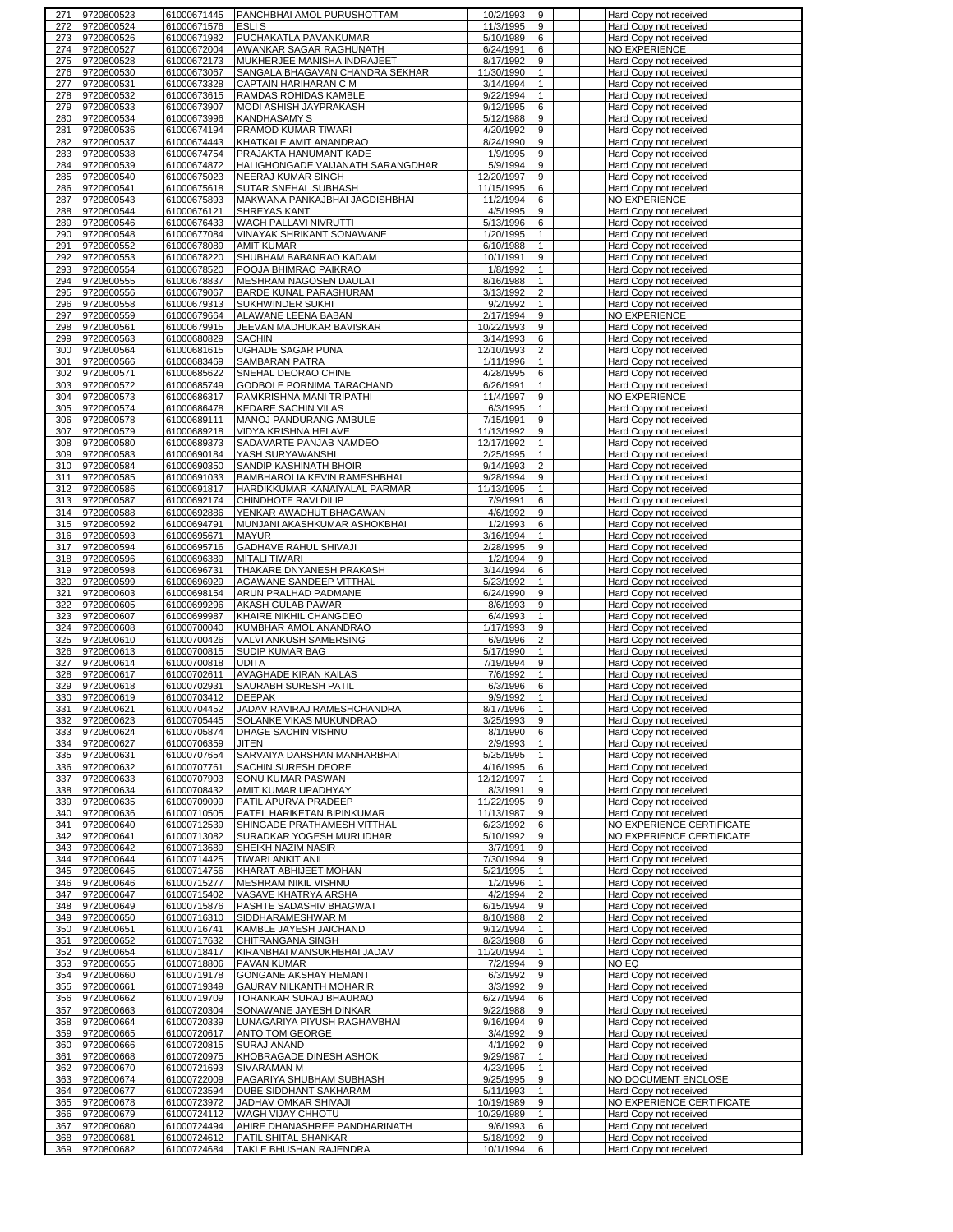| 371        | 9720800684               | 61000725517                | RAJESH KUMAR                                    | 3/15/1992                                     | Hard Copy not received                           |
|------------|--------------------------|----------------------------|-------------------------------------------------|-----------------------------------------------|--------------------------------------------------|
|            | 9720800685               | 61000727900                | <b>KALE VIKESH KISHOR</b>                       | 10/16/1991<br>1                               | Hard Copy not received                           |
| 372        | 9720800686               | 61000728473                | <b>AHMED SYED</b>                               | 2/2/1989<br>9                                 | Hard Copy not received                           |
| 373        | 9720800687               | 61000728884                | PATIL RAHUL PANDURANG                           | 10/4/1991<br>6                                | Hard Copy not received                           |
| 374        | 9720800688               | 61000728925                | <b>KUNDAN KUMAR</b>                             | 11/26/1992<br>9                               | Hard Copy not received                           |
| 375        | 9720800690               | 61000729566                | PROSHANTA KUMAR MANDAL                          | 11/24/1991<br>1                               | Hard Copy not received                           |
| 376        | 9720800691               | 61000729736                | <b>IRFAN IQBAL SHAIKH</b>                       | 3/3/1994<br>9                                 | Hard Copy not received                           |
| 377        | 9720800693               |                            |                                                 | 10/2/1989<br>9                                |                                                  |
|            |                          | 61000730224                | PRADIP BALU KHALKAR                             |                                               | Hard Copy not received                           |
| 378        | 9720800696               | 61000732170                | MOSUGANTI SHYAM KIRAN                           | 8/12/1993<br>$\mathbf{1}$                     | Hard Copy not received                           |
| 379        | 9720800698               | 61000733080                | MESHRAM ASHWIN PRAKASH                          | 9/22/1992<br>$\mathbf{1}$                     | Hard Copy not received                           |
| 380        | 9720800699               | 61000734239                | TALE ISHWAR SHRIKRUSHNA                         | 6/15/1995<br>6                                | Hard Copy not received                           |
| 381        | 9720800700               | 61000734506                | PAVAN KUMAR RAJBHAR                             | 2/3/1994<br>9                                 | Hard Copy not received                           |
| 382        | 9720800701               | 61000735851                | MORE SHYAM PANDURANGRAO                         | 9/13/1990<br>9                                | Hard Copy not received                           |
| 383        | 9720800704               | 61000736112                | VISHAL SIDDHARTH KAMBLE                         | 3/23/1991<br>$\mathbf{1}$                     | Hard Copy not received                           |
| 384        | 9720800705               | 61000736319                | <b>BANGARE SANDESH PUNDLIK</b>                  | 5/7/1993<br>$\overline{2}$                    | Hard Copy not received                           |
| 385        | 9720800706               | 61000736494                | PARATE ROHIT TILAKCHAND                         | 6/1/1992<br>9                                 | Hard Copy not received                           |
| 386        | 9720800707               | 61000736719                | PAWAR MAYUR VILAS                               | 8/9/1995<br>9                                 | Hard Copy not received                           |
|            | 9720800708               | 61000736731                | SHRIKANT SADASHIV WADEKAR                       | 5/28/1988<br>6                                |                                                  |
| 387        |                          |                            |                                                 |                                               | Hard Copy not received                           |
| 388        | 9720800710               | 61000736805                | <b>BHAKTI ASHOK PATIL</b>                       | 8/9/1992<br>9                                 | Hard Copy not received                           |
| 389        | 9720800713               | 61000737465                | PARIKH BHASKAR CHIMANBHAI                       | 2/16/1993<br>$\mathbf{1}$                     | Hard Copy not received                           |
| 390        | 9720800714               | 61000737973                | PATIL SHUBHAM RAVINDRA                          | 1/28/1994<br>6                                | Hard Copy not received                           |
| 391        | 9720800716               | 61000738270                | <b>KUMAR NRIPENDRA</b>                          | 1/15/1989<br>6                                | Hard Copy not received                           |
| 392        | 9720800720               | 61000740191                | SUDIP BHAURAO TAMGADGE                          | 5/8/1988<br>$\mathbf{1}$                      | Hard Copy not received                           |
| 393        | 9720800721               | 61000740723                | <b>VAIBHAV</b>                                  | 6/15/1993<br>$\mathbf{1}$                     | Hard Copy not received                           |
| 394        | 9720800723               | 61000741178                | CHAUDHARI ABHISHEK SURESH                       | 2/12/1994<br>6                                | Hard Copy not received                           |
| 395        | 9720800726               | 61000741903                | <b>CONDE T KRISHNA</b>                          | 1/20/1996<br>$\mathbf{1}$                     | Hard Copy not received                           |
| 396        | 9720800727               | 61000742384                | SNEHAL RAMCHANDRA SALE                          | 9/27/1995<br>1                                | Hard Copy not received                           |
| 397        | 9720800729               | 61000742750                | SHADAB AKRAM                                    | 1/30/1988<br>9                                | Hard Copy not received                           |
| 398        | 9720800730               | 61000742822                | <b>JAY SHARMA</b>                               | 9/3/1992<br>9                                 | Hard Copy not received                           |
|            | 9720800731               | 61000742904                | SURESH CHIMTE                                   |                                               |                                                  |
| 399        |                          |                            |                                                 | 12/7/1994<br>9                                | Hard Copy not received                           |
| 400        | 9720800732               | 61000742955                | WAGH MONALI RAJENDRA                            | 9/27/1994<br>6                                | Hard Copy not received                           |
| 401        | 9720800734               | 61000742977                | BUDAMPARTHI DEVI NAGA VARA PRASAD               | 5/5/1995<br>9                                 | Hard Copy not received                           |
| 402        | 9720800735               | 61000743902                | <b>AVADHUT</b>                                  | 11/30/1993<br>9                               | Hard Copy not received                           |
| 403        | 9720800737               | 61000744023                | <b>DEEPAK KUMAR SOY</b>                         | 2/7/1991<br>$\overline{2}$                    | Hard Copy not received                           |
| 404        | 9720800738               | 61000744488                | <b>SACHIN VISHNU MHASKE</b>                     | 4/1/1994<br>9                                 | Hard Copy not received                           |
| 405        | 9720800741               | 61000745241                | TADVI SALMANKHA LUQMANKHA                       | 10/4/1990<br>2                                | Hard Copy not received                           |
| 406        | 9720800746               | 61000747229                | MOHAMMAD SAZID ALI                              | 12/10/1994<br>9                               | Hard Copy not received                           |
| 407        | 9720800747               | 61000747432                | RAHUL GAUTAM SURWADE                            | 6/16/1998<br>$\mathbf{1}$                     | Hard Copy not received                           |
| 408        | 9720800749               | 61000748248                | RUSHIRAJ SURESH JAGTAP                          | 2/17/1993<br>$\mathbf{1}$                     | Hard Copy not received                           |
| 409        | 9720800751               | 61000749091                | DHALE PRASHIL VINOD                             | 9/30/1993<br>$\mathbf{1}$                     | Hard Copy not received                           |
|            | 9720800752               |                            | PRAVEEN KUMAR YADAV                             | 8/19/1994<br>6                                |                                                  |
| 410        |                          | 61000749102                |                                                 |                                               | Hard Copy not received                           |
| 411        | 9720800754               | 61000749719                | YOGESH                                          | 7/10/1995<br>$\mathbf{1}$                     | Hard Copy not received                           |
| 412        | 9720800755               | 61000750060                | KAMEPALLI PAVAN KUMAR                           | 6/24/1992<br>6                                | Hard Copy not received                           |
| 413        | 9720800757               | 61000750842                | SAURABH KALBANDE                                | 9/29/1993<br>6                                | Hard Copy not received                           |
| 414        | 9720800758               | 61000750886                | TUNGAR CHETAN NANU                              | 2/26/1993<br>$\overline{2}$                   | Hard Copy not received                           |
| 415        | 9720800759               | 61000751286                | JUHEE VISHWAKARMA                               | 2/20/1996<br>6                                | Hard Copy not received                           |
| 416        | 9720800761               | 61000751760                | JIVAN RAMCHANDRA VAIRALKAR                      | 3/17/1994<br>9                                | Hard Copy not received                           |
| 417        | 9720800763               | 61000751981                | PATEL AKASHKUMAR NAVINBHAI                      | 10/14/1992<br>2                               | Hard Copy not received                           |
| 418        | 9720800764               | 61000752022                | CHAITANYA MANOJ WADIBHASME                      | 10/7/1998<br>6                                | Hard Copy not received                           |
| 419        | 9720800765               | 61000752066                | SHAH VISHAL DIPAKBHAI                           | 2/26/1996<br>9                                | Hard Copy not received                           |
| 420        | 9720800766               | 61000752106                | SHRIKANT BALAJI KOLI                            | 6/14/1994<br>$\overline{2}$                   | Hard Copy not received                           |
| 421        | 9720800767               |                            |                                                 | 1/15/1996<br>9                                |                                                  |
|            |                          | 61000752254                | SABIRNOOR MAHEBOOB SHAIKH                       |                                               | Hard Copy not received                           |
|            |                          |                            |                                                 |                                               |                                                  |
| 422        | 9720800768               | 61000752308                | PRIYANKA SHENDAGE                               | 12/18/1992<br>6                               | Hard Copy not received                           |
| 423        | 9720800769               | 61000752376                | SHASHANK SHARMA                                 | 11/17/1991<br>9                               | Hard Copy not received                           |
| 424        | 9720800771               | 61000752873                | RAKESH HIRALAL SHRAWANE                         | 8/7/1994<br>$\mathbf{1}$                      | Hard Copy not received                           |
| 425        | 9720800772               | 61000753191                | ARVIND KUMAR VERMA                              | 7/15/1997<br>1                                | Hard Copy not received                           |
| 426        | 9720800773               | 61000753213                | KUNAL DIPAK KAHANE                              | 12/13/1991<br>6                               | Hard Copy not received                           |
| 427        | 9720800774               | 61000753381                | PRAJAPATI NIRAJKUMAR MUKESHBHAI                 | 5/12/1994<br>6                                | Hard Copy not received                           |
| 428        | 9720800776               | 61000754482                | SUNNY VISHWANATH DAGALE                         | 6/10/1989<br>$\overline{2}$                   | Hard Copy not received                           |
|            |                          |                            |                                                 |                                               |                                                  |
| 429        | 9720800777               | 61000754958                | JADHAV ROHAN RAMESH                             | 8/26/1993<br>9<br>$\epsilon$                  | Hard Copy not received                           |
| 430        | 9720800781               | 61000756259                | BAVISKAR PRAJWAL PRABHAKAR                      | 3/31/1994                                     | Hard Copy not received                           |
| 431        | 9720800782               | 61000756439                | PATIL RAHUL RAJENDRA                            | 5/14/1995<br>9                                | Hard Copy not received                           |
| 432        | 9720800784               | 61000756713                | SHASHI SAGAR                                    | 8/21/1991<br>6                                | NO 10 TH BOARD CERTIFICATE                       |
| 433        | 9720800787               | 61000757318                | MESHRAM VISHAL PRAKASH                          | 9/17/1991<br>$\mathbf{1}$                     | Hard Copy not received                           |
| 434        | 9720800788               | 61000757517                | <b>RUPALI</b>                                   | 11/8/1994<br>6                                | Hard Copy not received                           |
| 435        | 9720800790               | 61000757847                | ALAKH KUMAR TIWARY                              | 3/20/1994<br>9                                | Hard Copy not received                           |
| 436        | 9720800791               | 61000758202                | ABISHEK KANNA                                   | 9<br>11/20/1995                               | Hard Copy not received                           |
| 437        | 9720800793               | 61000758463                | MANWATKAR RAJHANS RAMESH                        | 6/8/1992<br>$\mathbf{1}$                      | Hard Copy not received                           |
| 438        | 9720800794               | 61000758666                | VISHAL ASHOK DESHMUKH                           | 8/3/1993<br>$\mathbf{1}$                      | NO DOCUMENT ENCLOSE                              |
| 439        | 9720800795               | 61000758812                | WAGHMARE SHAILESH SUBHASH                       | 12/25/1998<br>$\mathbf{1}$                    | Hard Copy not received                           |
| 440        | 9720800796               | 61000759357                | CHILUMULA ANAND                                 | 10/1/1995<br>$\mathbf{1}$                     | Hard Copy not received                           |
| 441        | 9720800799               | 61000759595                | PAWAR AKSHAY CHARAT                             | $\mathbf{1}$<br>7/8/1994                      | Hard Copy not received                           |
| 442        | 9720800804               | 61000760501                | AKHIL K J                                       | 8/1/1996<br>9                                 | Hard Copy not received                           |
| 443        | 9720800805               | 61000760581                | RAHUL RUPACHAND SHELARE                         | 8/13/1992<br>$\mathbf{1}$                     | Hard Copy not received                           |
| 444        | 9720800809               | 61000761447                | PRABHUL K V                                     | 5/31/1996<br>6                                | Hard Copy not received                           |
|            |                          |                            |                                                 |                                               |                                                  |
| 445        | 9720800810               | 61000761889                | PATLE KANTILAL UMEDLAL                          | 11/3/1990<br>6                                | Hard Copy not received                           |
| 446        | 9720800813               | 61000763336                | AVINASH SHAHADEV GARJE                          | 2/2/1994<br>9                                 | Hard Copy not received                           |
| 447        | 9720800815               | 61000763487                | BURUNGALE SANTOSH DNYANU JYOTI                  | 5/15/1995<br>9                                | <b>NO EXPERIENCE</b>                             |
| 448        | 9720800820               | 61000765696                | <b>KIRAN ANIL BHOR</b>                          | 9/8/1994<br>9                                 | Hard Copy not received                           |
| 449        | 9720800821               | 61000765758                | RAJKUNTHWAR SAGAR OMPRAKASH                     | 9<br>10/7/1993                                | Hard Copy not received                           |
| 450        | 9720800822               | 61000765828                | SAHE DHANANJAY VYANKATRAO                       | 6/25/1994<br>$\mathbf{1}$                     | Hard Copy not received                           |
| 451        | 9720800823               | 61000766390                | PANDI RAJ                                       | 10/14/1991<br>9                               | Hard Copy not received                           |
| 452        | 9720800824               | 61000767791                | ANOSH P                                         | 9/14/1993<br>9                                | Hard Copy not received                           |
| 453        | 9720800825               | 61000768171                | ADHAV PUNAM RANGANATH                           | 6/20/1997<br>9                                | NO DOCUMENT ENCLOSE                              |
| 454        | 9720800828               | 61000769101                | MAHESH BALASAHEB MASKE                          | 4/5/1993<br>$\mathbf{1}$                      | Hard Copy not received                           |
| 455        | 9720800831               | 61000769538                | <b>MANDEEP</b>                                  | 9/1/1990<br>9                                 | Hard Copy not received                           |
| 456        | 9720800832               | 61000769630                | PRAMOD BHAGWAN SHIRSATH                         | 10/16/1990<br>$\mathbf{1}$                    | Hard Copy not received                           |
| 457        | 9720800833               | 61000769636                | <b>VIMAL KUMAR</b>                              | 6/1/1994<br>$\mathbf{1}$                      | Hard Copy not received                           |
| 458        | 9720800835               | 61000770255                | QADRI SAYED ZUBER MUSA QADRI                    | 10/16/1996<br>9                               | <b>NO EXPERIENCE</b>                             |
| 459        | 9720800836               | 61000770351                | SANJAY SHANKAR PARDHI                           | 12/6/1994<br>$\overline{2}$                   | Hard Copy not received                           |
|            |                          |                            |                                                 | 9                                             |                                                  |
| 460        | 9720800838               | 61000770603                | PATIL PRAJYOT PRATAP                            | 6/15/1995                                     | NO 10 TH BOARD CERTIFICATE                       |
| 461        | 9720800839               | 61000770841                | RADDE RAJNIKANT LIMBANAPPA                      | 9<br>1/23/1996                                | Hard Copy not received                           |
| 462        | 9720800840               | 61000770865                | PALASH BASUMATARY                               | $\overline{2}$<br>1/5/1994                    | Hard Copy not received                           |
| 463        | 9720800842               | 61000771278                | KAILASH GARG                                    | 12/10/1994<br>$\mathbf{1}$                    | Hard Copy not received                           |
| 464        | 9720800843               | 61000771282                | RAMTEKE PANKAJ CHHAGANLAL                       | 10/16/1987<br>$\mathbf{1}$                    | Hard Copy not received                           |
| 465        | 9720800844               | 61000771585                | HATWAR MAHENDRA RAJIRAM                         | 1/8/1991<br>6                                 | Hard Copy not received                           |
| 466        | 9720800845               | 61000771820                | SWATI KISAN PAWAR                               | 9<br>4/8/1992                                 | Hard Copy not received                           |
| 467<br>468 | 9720800847<br>9720800848 | 61000772127<br>61000772445 | <b>GOVIND KURRE</b><br>OGALE VAISHNAVI RAJENDRA | 11/10/1993<br>$\mathbf{1}$<br>11/28/1993<br>9 | Hard Copy not received<br>Hard Copy not received |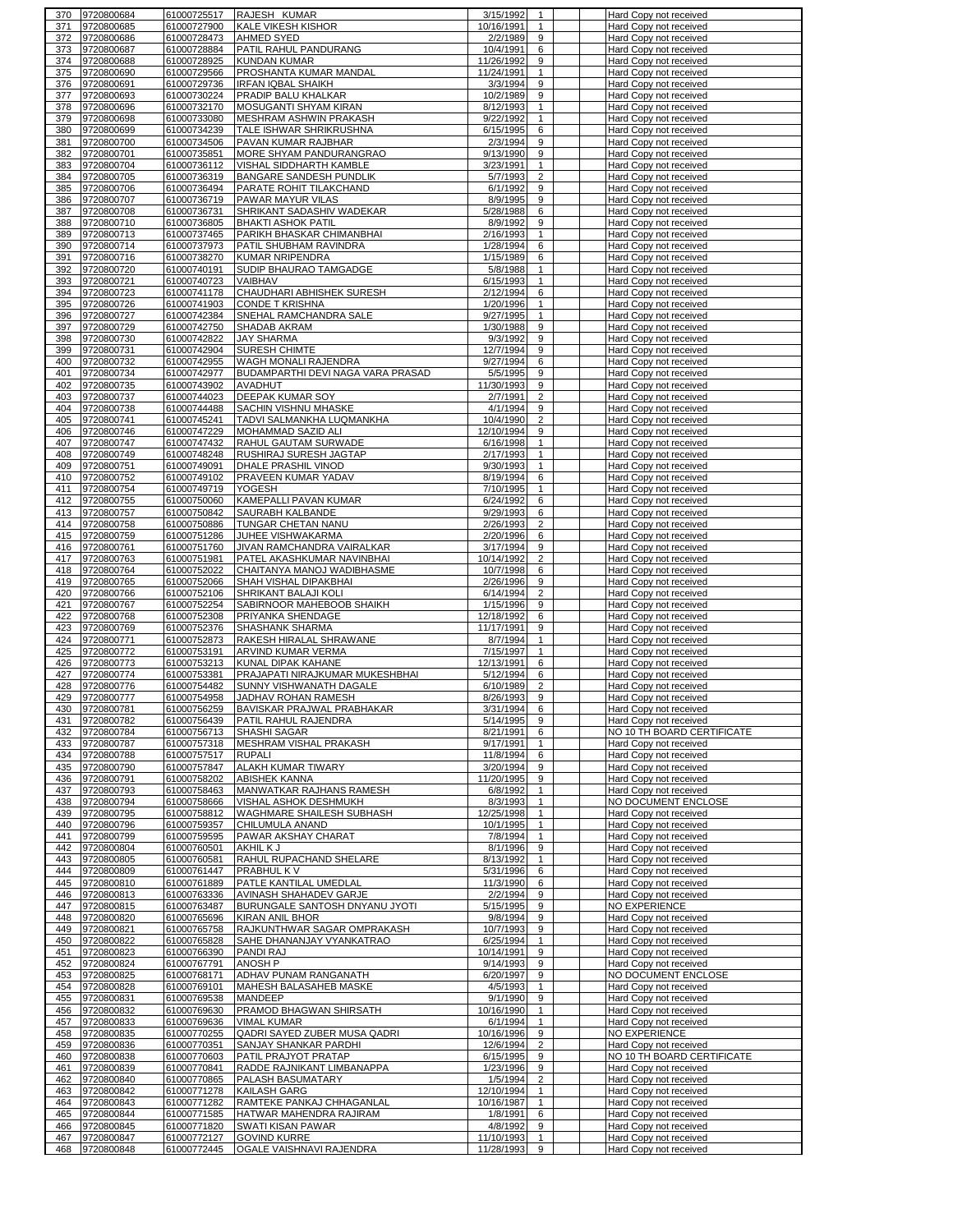| 470        | 9720800849                   | 61000772842                | SAKSHI JINDAL                                      | 10/11/1991<br>9                              | NO 10 TH BOARD CERTIFICATE                       |
|------------|------------------------------|----------------------------|----------------------------------------------------|----------------------------------------------|--------------------------------------------------|
|            | 9720800850                   | 61000772851                | LAXMIKANTA MOHANTA                                 | 4/25/1983<br>6                               | <b>OVER AGE</b>                                  |
| 471        | 9720800851                   | 61000772910                | THAKARE NITIN SURESHRAO                            | 11/28/1989<br>6                              | Hard Copy not received                           |
| 472        | 9720800853                   | 61000773011                | <b>VISHAL</b>                                      | 9/15/1995<br>$\mathbf{1}$                    | Hard Copy not received                           |
| 473        | 9720800854                   | 61000773090                | SURYAWANSHI PRAMOD SUBHASH                         | 9<br>3/22/1992                               | NO EXPERIENCE CERTIFICATE                        |
| 474        | 9720800856                   | 61000773429                | SAKHARE ASHISH PRABHAKAR                           | 1/14/1992<br>$\mathbf{1}$                    | Hard Copy not received                           |
| 475        | 9720800857                   | 61000773478                | BHADANE VISHAL RAJENDRA                            | 4/15/1988<br>9                               | Hard Copy not received                           |
| 476        | 9720800860                   | 61000773816                | VISHAL WASUDEO CHOUDHARY                           | 8/25/1994<br>$\mathbf{1}$                    | Hard Copy not received                           |
| 477        | 9720800861                   | 61000774090                | <b>SURYAWANSHI RAHUL</b>                           | 6<br>6/30/1992                               | Hard Copy not received                           |
| 478        | 9720800863                   | 61000774292                | KURNAWAL PRATIK NILKANTH                           | 10/20/1994<br>6                              | Hard Copy not received                           |
| 479        | 9720800864                   | 61000774370                | POOJA JAIN                                         | 3/4/1995<br>9                                | Hard Copy not received                           |
| 480<br>481 | 9720800866                   | 61000774960<br>61000775190 | KAMBLE KARAN ASHOK<br>BHONGALE AKSHAY DILIP        | 11/7/1993<br>$\mathbf{1}$<br>6               | Hard Copy not received                           |
| 482        | 9720800867                   |                            | SURYAKANT ARUN WAYDANDE                            | 3/1/1995<br>1/31/1990<br>$\mathbf{1}$        | Hard Copy not received<br>Hard Copy not received |
| 483        | 9720800869<br>9720800870     | 61000775424<br>61000775849 | ZAD KAPIL TULSHIRAM                                | 10/10/1993<br>9                              | Hard Copy not received                           |
| 484        | 9720800871                   | 61000776060                | SHREEVANI SHEELWANT                                | 9/8/1993<br>9                                | Hard Copy not received                           |
| 485        | 9720800872                   | 61000776375                | GONDANE PRATIK PRAKASH                             | $\mathbf{1}$<br>4/6/1992                     | Hard Copy not received                           |
| 486        | 9720800873                   | 61000776632                | SATPUTE KETAN MAHADEO                              | 6/19/1992<br>6                               | Hard Copy not received                           |
| 487        | 9720800876                   | 61000777607                | BHOYE SANDEEP EKNATH                               | 5/29/1989<br>$\overline{2}$                  | Hard Copy not received                           |
| 488        | 9720800879                   | 61000778705                | <b>BHOSALE KOMAL NANASAHEB</b>                     | 6/29/1992<br>9                               | Hard Copy not received                           |
| 489        | 9720800883                   | 61000780109                | ROHIT SHASHIKANT PATIL                             | 9<br>1/20/1993                               | Hard Copy not received                           |
| 490        | 9720800885                   | 61000780851                | BORSE PRAJWAL POPATRAO                             | 11/12/1995<br>6                              | Hard Copy not received                           |
| 491        | 9720800888                   | 61000782418                | <b>BOTRE MANOJ KISHOR</b>                          | 11/25/1988<br>9                              | Hard Copy not received                           |
| 492        | 9720800889                   | 61000782561                | PATANGRAO ANIKET MADHUKAR                          | 7/17/1992<br>9                               | Hard Copy not received                           |
| 493        | 9720800890                   | 61000782637                | JANWADE MAYUR GANESH                               | 10/29/1990<br>9                              | Hard Copy not received                           |
| 494        | 9720800892                   | 61000783517                | GOSWAMI SAGAR SHANKAR                              | 8/25/1995<br>9                               | Hard Copy not received                           |
| 495        | 9720800894                   | 61000783838                | BIRADAR HANSARAJ LAXMIKANT                         | 6/2/1995<br>9                                | Hard Copy not received                           |
| 496        | 9720800895                   | 61000784054                | ROHIT HINDURAO POWAR                               | 9/21/1991<br>$\mathbf{1}$                    | Hard Copy not received                           |
| 497        | 9720800896                   | 61000784287                | BARASKAR RASHMI MOHAN                              | 9<br>9/4/1991                                | Hard Copy not received                           |
| 498        | 9720800898                   | 61000784684                | MANOJ KUMAR PANDA                                  | 8/26/1991<br>9                               | Hard Copy not received                           |
| 499<br>500 | 9720800899<br>9720800901     | 61000784781<br>61000784914 | MD GHULAM YAZDANI<br><b>NAVALE SUPRIYA BAJIRAO</b> | 9<br>9/14/1993<br>3/9/1991<br>9              | Hard Copy not received<br>Hard Copy not received |
| 501        | 9720800902                   | 61000785068                | <b>RAVI KUMAR</b>                                  | 12/10/1992<br>6                              | Hard Copy not received                           |
| 502        | 9720800903                   | 61000785101                | GANESH BHAGWAN GARUD                               | $\overline{\mathbf{c}}$<br>5/28/1994         | <b>NO EXPERIENCE</b>                             |
| 503        | 9720800904                   | 61000785380                | KHAPATE DATTATRAY BABASAHEB                        | 3/11/1992<br>9                               | <b>LESS EXPERIENCE</b>                           |
| 504        | 9720800907                   | 61000785717                | PARDESHI SHUBHAMSING RAVINDRASING                  | 4/23/1995<br>9                               | Hard Copy not received                           |
| 505        | 9720800910                   | 61000786480                | SHYAM SHARMA                                       | 9<br>6/23/1993                               | Hard Copy not received                           |
| 506        | 9720800911                   | 61000787298                | SHINDE SURENDRA MACHINDRA                          | 9<br>10/8/1988                               | Hard Copy not received                           |
| 507        | 9720800913                   | 61000787528                | DUMBRE ABHISHEK ARUN                               | 12/20/1995<br>9                              | Hard Copy not received                           |
| 508        | 9720800915                   | 61000787881                | LOKHANDE LALITA SURESH                             | 8/10/1993<br>6                               | Hard Copy not received                           |
| 509        | 9720800916<br>9720800917     | 61000788106<br>61000788366 | GHANEKAR MAYURESH PRABHAKAR                        | 6/16/1994<br>9<br>6<br>6/6/1991              | Hard Copy not received                           |
| 510<br>511 | 9720800918                   | 61000788447                | GAURANG RAJESHBHAI MAKWANA<br>PRITESHKUMAR         | $\overline{2}$<br>6/9/1992                   | Hard Copy not received<br>Hard Copy not received |
| 512        | 9720800919                   | 61000788458                | KOLI HARSHAD SAKHARAM                              | 8/19/1990<br>6                               | Hard Copy not received                           |
| 513        | 9720800920                   | 61000788515                | PATIL NILESH UTTAM                                 | 8/27/1990<br>6                               | <b>NO EXPERIENCE</b>                             |
| 514        | 9720800922                   | 61000788586                | EKALE SANGMESHWAR KISHAN                           | 6/1/1994<br>6                                | Hard Copy not received                           |
| 515        | 9720800923                   | 61000788848                | <b>GODAM SIDDHANT BHASKAR</b>                      | 3/27/1988<br>$\mathbf{1}$                    | Hard Copy not received                           |
| 516        | 9720800927                   | 61000789671                | KHADKE SHILPAK MAHENDRA                            | 6/21/1993<br>9                               | Hard Copy not received                           |
| 517        | 9720800929                   | 61000790121                | SHID VINAY VISHWANATH                              | 8/13/1995<br>9                               | Hard Copy not received                           |
| 518        | 9720800930                   | 61000790307                | ADARSH B S                                         | 3/14/1992<br>9                               | Hard Copy not received                           |
| 519<br>520 | 9720800931                   | 61000790608                | <b>BIPUL BISWAS</b>                                | 4/15/1993<br>9<br>9                          | Hard Copy not received                           |
| 521        | 9720800932<br>9720800933     | 61000790632<br>61000791314 | KADAM SOPAN GANPAT<br>TARKESH MAHESH BHELKE        | 12/25/1992<br>5/13/1993<br>9                 | Hard Copy not received<br>Hard Copy not received |
| 522        | 9720800934                   | 61000791552                | PRAKASH CHANDRAKANT GALANDE                        | 6/6/1996<br>9                                | Hard Copy not received                           |
|            |                              |                            |                                                    |                                              |                                                  |
|            |                              |                            |                                                    |                                              |                                                  |
| 523<br>524 | 9720800937<br>9720800940     | 61000791860<br>61000792554 | <b>BINDUSHREE S</b><br>KESARKAR MAHESH DHANAJI     | 1/28/1995<br>6<br>9<br>8/24/1991             | Hard Copy not received<br>Hard Copy not received |
| 525        | 9720800941                   | 61000792585                | CHAUHAN CHINTANKUMAR PARSOTTAMBHAI                 | 1/17/1994<br>$\mathbf{1}$                    | Hard Copy not received                           |
| 526        | 9720800944                   | 61000793574                | SABALE SURAJ PRAKASH                               | 6/24/1991<br>$\overline{2}$                  | Hard Copy not received                           |
| 527        | 9720800945                   | 61000794257                | <b>MANGESH VILASRAO DIWATE</b>                     | 9<br>5/14/1991                               | Hard Copy not received                           |
| 528        | 9720800946                   | 61000794577                | VAIBHAV RAOSAHEB ASANE                             | 3/12/1994<br>6                               | Hard Copy not received                           |
| 529        | 9720800947                   | 61000794699                | <b>MOHANAPRIYAN A</b>                              | 6/23/1996                                    | Hard Copy not received                           |
|            | 530 9720800948               | 61000794786                | SAMPADA SIDU METKARI                               | 4/25/1995<br>6                               | Hard Copy not received                           |
| 531        | 9720800950<br>9720800952     | 61000795885                | <b>WAJE MOHAN YUVRAJ</b>                           | 1/26/1996<br>9<br>1                          | NO 10 TH BOARD CERTIFICATE                       |
| 532<br>533 | 9720800953                   | 61000796602<br>61000796659 | CHAVAN AJAY ANIL<br>KARTHIKEYAN N                  | 9/1/1991<br>11/24/1991<br>6                  | Hard Copy not received                           |
| 534        | 9720800954                   | 61000797199                | <b>ABINESH</b>                                     | 12/2/1990<br>$\mathbf{1}$                    | Hard Copy not received<br>Hard Copy not received |
| 535        | 9720800956                   | 61000797874                | KHOT JAYESH SURENDRA                               | 6<br>12/14/1994                              | Hard Copy not received                           |
| 536        | 9720800958                   | 61000798504                | PANKAJ RAWAT                                       | 7/29/1992<br>$\overline{2}$                  | Hard Copy not received                           |
| 537        | 9720800959                   | 61000798582                | CHAUDHARI ANILBHAI                                 | 5/25/1992<br>9                               | Hard Copy not received                           |
| 538        | 9720800964                   | 61000799701                | PRADEEP                                            | 8/3/1993<br>9                                | Hard Copy not received                           |
| 539        | 9720800965                   | 61000800526                | <b>SAJUS</b>                                       | 3/1/1989<br>6                                | Hard Copy not received                           |
| 540        | 9720800967                   | 61000800981                | <b>GANESH SURESH INGLE</b>                         | 9/12/1994<br>$\mathbf{1}$                    | Hard Copy not received                           |
| 541<br>542 | 9720800968                   | 61000801069                | BELSARE MILIND DNYANESHWAR                         | 10/2/1994<br>6<br>6                          | Hard Copy not received                           |
| 543        | 9720800969<br>9720800970     | 61000801868<br>61000801974 | <b>KANCHAN MAKUNE</b><br><b>DESHMUKH KIRAN</b>     | 8/12/1996<br>4/24/1993<br>9                  | Hard Copy not received<br>Hard Copy not received |
| 544        | 9720800973                   | 61000802543                | SOLANKI MAYANKKUMAR VALLABHBHAI                    | 5/11/1992<br>6                               | Hard Copy not received                           |
| 545        | 9720800974                   | 61000802583                | SHUBHAM SHARMA                                     | 4/1/1994<br>9                                | Hard Copy not received                           |
|            | 546 9720800975               | 61000803149                | WANI MAYURI SATISH                                 | 1/15/1993<br>6                               | Hard Copy not received                           |
| 547        | 9720800976                   | 61000803268                | SHINDE VISHAL VIJAY                                | 2/28/1990<br>9                               | Hard Copy not received                           |
|            | 548 9720800980               | 61000804731                | BHUWANESH RAJENDRA SONAWANE                        | 3/14/1996<br>6                               | Hard Copy not received                           |
| 549        | 9720800981                   | 61000804892                | RATHOD SHITAL PUNDLIK                              | 10/5/1992<br>6                               | Hard Copy not received                           |
| 550        | 9720800982                   | 61000804987<br>61000805020 | ALOK KUMAR SAHU                                    | 2/14/1992<br>9<br>$\mathbf{1}$               | NO EXPERIENCE CERTIFICATE                        |
| 551<br>552 | 9720800983<br>9720800984     | 61000805076                | WAGHMARE TUSHAR SHRIKANT<br>ASHISH NIVRUTTI DAGALE | 5/26/1992<br>$\overline{2}$<br>6/27/1992     | Hard Copy not received<br>Hard Copy not received |
| 553        | 9720800986                   | 61000805214                | ROHAN ASHOK SAWANT                                 | 1/26/1995<br>9                               | Hard Copy not received                           |
| 554        | 9720800987                   | 61000805660                | <b>SACHIN</b>                                      | 5/10/1991<br>$\mathbf{1}$                    | Hard Copy not received                           |
| 555        | 9720800988                   | 61000806974                | YADAV JAYDEEP JAGANNATH                            | 10/4/1992<br>9                               | Hard Copy not received                           |
| 556        | 9720800989                   | 61000807029                | CHAVHAN SHUBHAM VIJAY                              | 9<br>1/2/1994                                | NO EQ                                            |
| 557        | 9720800990                   | 61000807860                | <b>BASWANTA SAINATH PATIL</b>                      | 3/17/1990<br>6                               | Hard Copy not received                           |
| 558        | 9720800991                   | 61000808027                | PINGALE HARSHAL PRAKASH                            | 3/17/1994<br>9                               | Hard Copy not received                           |
| 559        | 9720800994                   | 61000808281                | TONDE RAMESH MADHUKAR                              | 7/1/1991<br>6                                | Hard Copy not received                           |
| 560<br>561 | 9720800998<br>9720800999     | 61000810083<br>61000810399 | WALAKE SNEHAL MAHADEV<br><b>HIMANSHU VATS</b>      | 12/29/1994<br>6<br>10/17/1995<br>9           | Hard Copy not received                           |
| 562        | 9720801000                   | 61000811067                | RAHUL KUMAR GOND                                   | 10/21/1995<br>$\overline{2}$                 | Hard Copy not received<br>Hard Copy not received |
| 563        | 9720801001                   | 61000811220                | VIRBHADRA DAREGAWE                                 | 11/1/1994<br>9                               | Hard Copy not received                           |
| 564        | 9720801004                   | 61000811904                | DAHAT SHUBHAM SUBHASH                              | 3/16/1996<br>$\mathbf{1}$                    | Hard Copy not received                           |
| 565        | 9720801005                   | 61000812084                | KHANDARE MANGESH DATTRAO                           | 6/10/1993<br>$\mathbf{1}$                    | <b>NO EXPERIENCE</b>                             |
| 566        | 9720801006<br>567 9720801009 | 61000812514<br>61000813206 | <b>VIQAYATULLAH KHAN</b><br>THORAT VISHAL RANGRAO  | 9<br>11/29/1991<br>7/27/1993<br>$\mathbf{1}$ | Hard Copy not received<br>Hard Copy not received |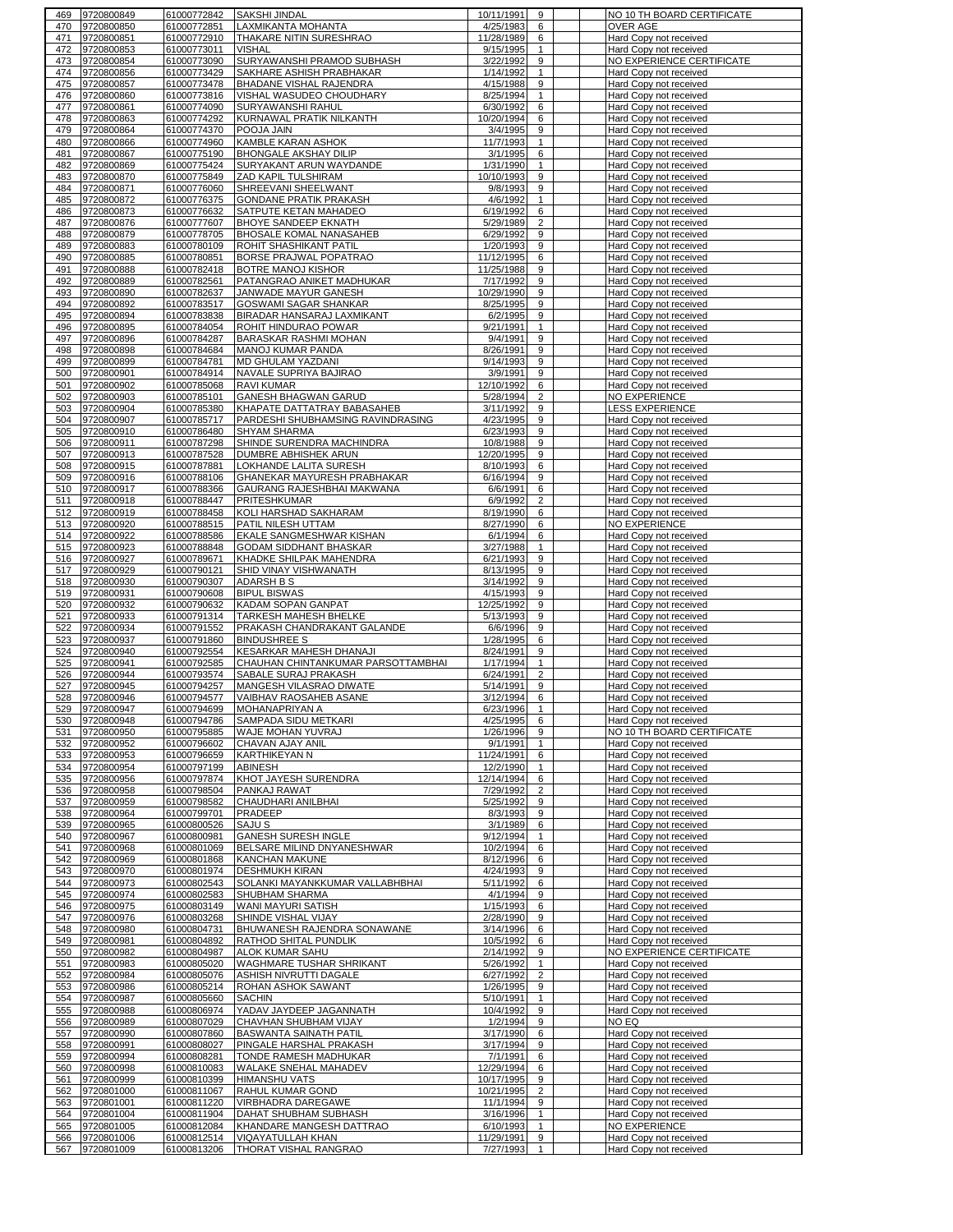| 569        | 9720801011               | 61000813373                | SONAWANE VISHAL NARESH                    | 4/15/1990                        | Hard Copy not received                           |
|------------|--------------------------|----------------------------|-------------------------------------------|----------------------------------|--------------------------------------------------|
|            | 9720801014               | 61000814118                | LAKSHMANA L                               | 5/30/1992<br>$\mathbf{1}$        | Hard Copy not received                           |
| 570        | 9720801015               | 61000814120                | SONI CHIRAG ISHWARLAL                     | 7/20/1992<br>9                   | Hard Copy not received                           |
| 571        | 9720801016               | 61000814127                | ASHISH PETER STALIN                       | 3/11/1993<br>9                   | Hard Copy not received                           |
| 572        | 9720801018               | 61000814679                | ASHUTHOSH AJAY KARAN                      | 5/12/1996<br>9                   | Hard Copy not received                           |
| 573        | 9720801020               | 61000814735                | <b>AMOL</b>                               | 6/12/1988<br>9                   |                                                  |
|            |                          |                            |                                           |                                  | Hard Copy not received                           |
| 574        | 9720801021               | 61000815119                | SUHAS SHAHAJI PATIL                       | 9<br>4/23/1996                   | Hard Copy not received                           |
| 575        | 9720801022               | 61000815134                | SHENDE ASHISH STEPHAN                     | 1/9/1990<br>9                    | Hard Copy not received                           |
| 576        | 9720801023               | 61000815361                | VAYKHINDE AKASH SUNIL                     | $\overline{2}$<br>5/30/1995      | Hard Copy not received                           |
| 577        | 9720801024               | 61000815502                | SUTHAR RUCHITKUMAR KIRITBHAI              | 8/4/1995<br>6                    | Hard Copy not received                           |
| 578        | 9720801028               | 61000816721                | RAKHOLIYA PRAGNESH JIVANBHAI              | 6/9/1995<br>9                    | Hard Copy not received                           |
| 579        | 9720801030               | 61000817486                | LADKE PARIKSHIT ANIL                      | 5/30/1991<br>9                   | Hard Copy not received                           |
| 580        | 9720801031               | 61000817799                | KRISHNA SURESH GAIKWAD                    | 5/30/1994<br>6                   | Hard Copy not received                           |
|            |                          |                            |                                           |                                  |                                                  |
| 581        | 9720801032               | 61000818049                | <b>VIBHANSHU KUMAR</b>                    | 11/28/1993<br>9                  | Hard Copy not received                           |
| 582        | 9720801035               | 61000819821                | JAKHERE YOGITA EKNATH                     | 6/5/1995<br>2                    | Hard Copy not received                           |
| 583        | 9720801037               | 61000820315                | NALE ANIKET ARUN                          | 1/3/1994<br>6                    | Hard Copy not received                           |
| 584        | 9720801038               | 61000821037                | KAPADIYA HARDIK MUKESHKUMAR               | 11/27/1991<br>$\mathbf{1}$       | Hard Copy not received                           |
| 585        | 9720801039               | 61000821219                | PATILL AKSHAY DATTARAM                    | 11/23/1994<br>6                  | Hard Copy not received                           |
| 586        | 9720801041               | 61000821482                | PRAJAPATI PANKAJBHAI RAMESHBHAI           | 11/3/1991<br>6                   | Hard Copy not received                           |
|            | 9720801043               | 61000821825                |                                           | 7/5/1994<br>9                    |                                                  |
| 587        |                          |                            | DARWANTE KRUSHNA SHEKUBHAU                |                                  | Hard Copy not received                           |
| 588        | 9720801046               | 61000822656                | SANTOSH BADRINATH DAVHARE                 | 9/19/1988<br>9                   | Hard Copy not received                           |
| 589        | 9720801050               | 61000823699                | <b>JAI NAMDEV CHOGALE</b>                 | 11/24/1993<br>9                  | Hard Copy not received                           |
| 590        | 9720801052               | 61000824245                | MAYATHRI BHARATHKUMAR                     | 2/6/1995<br>$\mathbf{1}$         | Hard Copy not received                           |
| 591        | 9720801054               | 61000824772                | PRASAD ANIL RAMMURAT                      | 12/30/1993<br>$\mathbf{1}$       | Hard Copy not received                           |
| 592        | 9720801055               | 61000824902                | DHIRAJ VINOD TIJARE                       | 5/17/1992<br>6                   | Hard Copy not received                           |
| 593        | 9720801057               | 61000825961                | THOKAL VITTHAL UTTAM                      | 7/27/1996<br>6                   | Hard Copy not received                           |
| 594        | 9720801060               | 61000826163                | SOLANKI RANVIRSINH                        | 9<br>5/29/1995                   | Hard Copy not received                           |
|            |                          |                            |                                           |                                  |                                                  |
| 595        | 9720801061               | 61000826314                | BHADESIYA SACHIN ANILBHAI                 | 8/29/1996<br>9                   | NO EXPERIENCE                                    |
| 596        | 9720801062               | 61000826318                | ANOM BUDHARAM RANGARI                     | 5/11/1990<br>$\mathbf{1}$        | Hard Copy not received                           |
| 597        | 9720801064               | 61000826611                | AGONTUK BHATTACHARJEE                     | 9<br>5/29/1991                   | Hard Copy not received                           |
| 598        | 9720801065               | 61000826923                | HARNE MANGESH SURESHRAO                   | 7/2/1991<br>9                    | Hard Copy not received                           |
| 599        | 9720801066               | 61000827195                | ANKITKUMAR ARVINDBHAI PATEL               | 9/24/1994<br>9                   | Hard Copy not received                           |
| 600        | 9720801069               | 61000828041                | SHUBHAM MALIK                             | 9<br>9/12/1994                   | Hard Copy not received                           |
|            |                          |                            |                                           |                                  |                                                  |
| 601        | 9720801070               | 61000828218                | <b>DEVIDAS SATHWANE</b>                   | 7/17/1987<br>6                   | <b>OVER AGE</b>                                  |
| 602        | 9720801073               | 61000829179                | KANANI YAGNESH PRAHLADBHAI                | 5/25/1994<br>9                   | Hard Copy not received                           |
| 603        | 9720801074               | 61000829226                | JORVE ROHINI BABAN                        | 5/31/1993<br>9                   | Hard Copy not received                           |
| 604        | 9720801077               | 61000829941                | <b>VIVEK KESARWANI</b>                    | 6/9/1991<br>9                    | Hard Copy not received                           |
| 605        | 9720801079               | 61000830101                | TAKIK VILAS PANDURANG                     | 12/4/1994<br>9                   | Hard Copy not received                           |
| 606        | 9720801080               | 61000830146                | SAVEKAR SUSHMA NAMDEO                     | 5/16/1995<br>9                   | Hard Copy not received                           |
| 607        | 9720801082               | 61000830982                | <b>LANDGE SUMIT SATISH</b>                | 6/7/1993<br>9                    | Hard Copy not received                           |
|            |                          |                            |                                           |                                  |                                                  |
| 608        | 9720801085               | 61000832389                | <b>BAXI RUTUL KIRANKUMAR</b>              | 6/11/1992<br>9                   | NO EXPERIENCE                                    |
| 609        | 9720801086               | 61000832420                | CHAUDHARY ISHWARBHAI GOKALBHAI            | 9<br>12/25/1993                  | Hard Copy not received                           |
| 610        | 9720801088               | 61000832712                | MESHRAM AMEY ASHOK                        | 3/23/1992<br>$\mathbf{1}$        | Hard Copy not received                           |
| 611        | 9720801090               | 61000833127                | PAWAR PAWAN DAYARAMJI                     | 8/23/1993<br>$\mathbf{1}$        | Hard Copy not received                           |
| 612        | 9720801092               | 61000833846                | KRISHNA SHIVAJI INGOLE                    | 4/28/1994<br>9                   | Hard Copy not received                           |
| 613        | 9720801093               | 61000833986                | MOHIT SHAMRAO CHIKANKAR                   | 7/30/1995<br>9                   | Hard Copy not received                           |
|            | 9720801094               |                            |                                           | 6/2/1994<br>9                    |                                                  |
| 614        |                          | 61000834216                | SHENDRE AJINKYA DILIP                     |                                  | Hard Copy not received                           |
| 615        | 9720801096               | 61000835299                | <b>BALWINDER SINGH</b>                    | 11/11/1992<br>6                  | Hard Copy not received                           |
| 616        | 9720801098               | 61000836287                | <b>TAUHID ALAM</b>                        | 8/15/1994<br>9                   | Hard Copy not received                           |
| 617        | 9720801099               | 61000837183                | NISAR DASTAGIR NADAF                      | 9/14/1991<br>6                   | Hard Copy not received                           |
| 618        | 9720801104               | 61000837848                | KRISHNA PERUMAL M                         | 4/23/1996<br>9                   | Hard Copy not received                           |
| 619        | 9720801108               | 61000838408                | AHUJA GEETANJALI PURUSHOTTAM              | 9<br>9/8/1995                    | Hard Copy not received                           |
| 620        | 9720801112               | 61000839717                | SHREYAS ASHOK KADAM                       | 8/21/1994<br>9                   | Hard Copy not received                           |
|            |                          |                            |                                           |                                  |                                                  |
| 621        | 9720801116               | 61000840071                | GADHAVE ANKUSH CHANDRAKANT                | 8/20/1995<br>6                   | Hard Copy not received                           |
| 622        | 9720801120               | 61000840902                | JADHAV ASHWINI RAMRAO                     | 11/24/1994<br>6                  | Hard Copy not received                           |
|            | 9720801121               | 61000840979                | DESHMUKH VICKY SANJAY                     | 6/30/1994<br>9                   | Hard Copy not received                           |
| 623        |                          |                            | SARVJEET KUMAR                            | 9                                |                                                  |
| 624        | 9720801122               | 61000841344                |                                           | 11/11/1991                       | Hard Copy not received                           |
|            |                          |                            |                                           |                                  |                                                  |
| 625        | 9720801124               | 61000841882                | <b>GHUGE NILESH</b>                       | 8/16/1991<br>9                   | Hard Copy not received                           |
| 626        | 9720801125               | 61000841894                | <b>SUMIT</b>                              | 6/9/1993<br>$\mathbf{1}$         | Hard Copy not received                           |
| 627        | 9720801127               | 61000843020                | MAHALE GOURISH SAHADEV                    | 11/23/1988<br>9                  | <b>LESS EXPERIENCE</b>                           |
| 628        | 9720801128               | 61000843140                | <b>ANKIT KUMAR RAJAK</b>                  | 4/14/1998<br>$\mathbf{1}$        | Hard Copy not received                           |
| 629        | 9720801130               | 61000843737                | SHUKLA SWETA SHIVCHANDRA                  | 7/18/1995<br>9                   | Hard Copy not received                           |
| 630        | 9720801131               | 61000843866                | KULKARNI KAMALESH SHYAM                   | 12/7/1993<br>9                   | Hard Copy not received                           |
| 631        | 9720801132               | 61000844469                | JAISWAL PAYAL RAVINDRA                    | 6/12/1993<br>6                   | Hard Copy not received                           |
| 632        | 9720801133               | 61000844512                | SAMRAT MUNSHI                             | 3/16/1990<br>9                   | Hard Copy not received                           |
|            |                          |                            |                                           |                                  |                                                  |
| 633        | 9720801135               | 61000845482                | KA PATEL DARSHANKUMAR                     | 3/7/1992<br>9                    | Hard Copy not received                           |
| 634        | 9720801136               | 61000845506                | ADITYA KUMAR UPADHYAY                     | 11/10/1993<br>9                  | Hard Copy not received                           |
| 635        | 9720801138               | 61000846076                | LAXMIKANT REVABHAI TAVIYAD                | $\overline{2}$<br>5/3/1992       | Hard Copy not received                           |
| 636        | 9720801139               | 61000846268                | SADAFALE SANKET RAMDAS                    | 5/28/1997<br>$\mathbf{1}$        | Hard Copy not received                           |
| 637        | 9720801140               | 61000846490                | BHIMARTIWAR NARESH GAJANAN                | 5/7/1995<br>9                    | Hard Copy not received                           |
| 638        | 9720801141               | 61000847138                | WALZADE SHUBHAM BALASAHEB                 | 4/4/1996<br>9                    | Hard Copy not received                           |
| 639        | 9720801142               | 61000847249                | VORA HASMUKHBHAI SHAMJIBHAI               | 9<br>3/5/1988                    | NO EXPERIENCE CERTIFICATE                        |
| 640        | 9720801144               | 61000847630                | <b>MANOJ</b>                              | 11/23/1995<br>9                  | Hard Copy not received                           |
| 641        |                          | 61000847943                | PANCHAL BHAUTIK MANOJBHAI                 | 4/30/1994<br>6                   |                                                  |
|            | 9720801145               |                            |                                           |                                  | Hard Copy not received                           |
| 642        | 9720801147               | 61000848360                | DATTATRYA BADE                            | 3/10/1992<br>9                   | Hard Copy not received                           |
| 643        | 9720801148               | 61000848676                | <b>ABHINAW</b>                            | 12/20/1992<br>6                  | Hard Copy not received                           |
| 644        | 9720801151               | 61000848890                | PAWAR VIKRANT RANGNATH                    | 8/21/1994<br>9                   | Hard Copy not received                           |
| 645        | 9720801152               | 61000848952                | BHANGARE KHANDU BANSI                     | 3/20/1994<br>$\overline{2}$      | Hard Copy not received                           |
| 646        | 9720801155               | 61000849381                | AHIRE MANOJ AVINASH                       | 4/7/1994<br>$\mathbf{1}$         | Hard Copy not received                           |
| 647        | 9720801156               | 61000849731                | ARUN KUMAR G                              | 10/9/1994<br>9                   | Hard Copy not received                           |
|            |                          |                            |                                           |                                  |                                                  |
| 648        | 9720801157               | 61000850667                | <b>ROHIT KUMAR</b>                        | 6<br>9/8/1991                    | Hard Copy not received                           |
| 649        | 9720801158               | 61000851000                | NITTURKAR RAHUL RAMESH                    | 4/18/1996<br>9                   | Hard Copy not received                           |
| 650        | 9720801159               | 61000851158                | <b>GOVIND PASWAN</b>                      | 3/4/1992<br>$\mathbf{1}$         | Hard Copy not received                           |
| 651        | 9720801161               | 61000851814                | KALING PRAJWALIT KISANRAO                 | 8/15/1991<br>6                   | Hard Copy not received                           |
| 652        | 9720801163               | 61000852002                | VANZA PIYUSHBHAI BALUBHAI                 | 4/15/1993<br>6                   | Hard Copy not received                           |
| 653        | 9720801164               | 61000852100                | PADHAL DILIP KHUSHALRAO                   | 8/3/1988<br>9                    | Hard Copy not received                           |
| 654        | 9720801165               | 61000852319                |                                           | 6/13/1995<br>$\mathbf{1}$        | Hard Copy not received                           |
|            |                          |                            | CHENNANGI SUDHAKAR                        |                                  |                                                  |
| 655        | 9720801166               | 61000852453                | BHAGIRATHSINH MAHENDRASINH GOHIL          | 5/10/1993<br>9                   | Hard Copy not received                           |
| 656        | 9720801167               | 61000853300                | VILAS BHAUSAHEB KALE                      | 6/11/1992<br>9                   | Hard Copy not received                           |
| 657        | 9720801169               | 61000854027                | MUTHU HARIHARAN V                         | 1/31/1996<br>9                   | Hard Copy not received                           |
| 658        | 9720801170               | 61000854682                | JAYSHREE RAJRATAN INGALE                  | 12/8/1994<br>$\mathbf{1}$        | Hard Copy not received                           |
| 659        | 9720801171               | 61000855278                | <b>NISHIKANT</b>                          | 6/20/1995<br>$\mathbf{1}$        | Hard Copy not received                           |
| 660        | 9720801172               | 61000855437                | <b>SAGAR PATIL</b>                        | 3/18/1995<br>9                   | Hard Copy not received                           |
| 661        | 9720801173               | 61000856465                | KIRAN KASHINATH BAGUL                     | $\overline{2}$<br>12/20/1993     |                                                  |
|            |                          |                            |                                           |                                  | Hard Copy not received                           |
| 662        | 9720801175               | 61000856859                | <b>SWAPNIL SONI</b>                       | 2/28/1989<br>9                   | Hard Copy not received                           |
| 663        | 9720801176               | 61000858034                | KHADANGALE AMOL SUPADU                    | 5/25/1991<br>6                   | Hard Copy not received                           |
| 664        | 9720801179               | 61000858412                | HARSHAD VIJAY RAUT                        | 2/4/1996<br>9                    | Hard Copy not received                           |
| 665<br>666 | 9720801180<br>9720801181 | 61000858667<br>61000858732 | BHARANIDHARAN A<br><b>AMIT RAI SHARMA</b> | 8/17/1995<br>9<br>2/20/1995<br>9 | Hard Copy not received<br>Hard Copy not received |